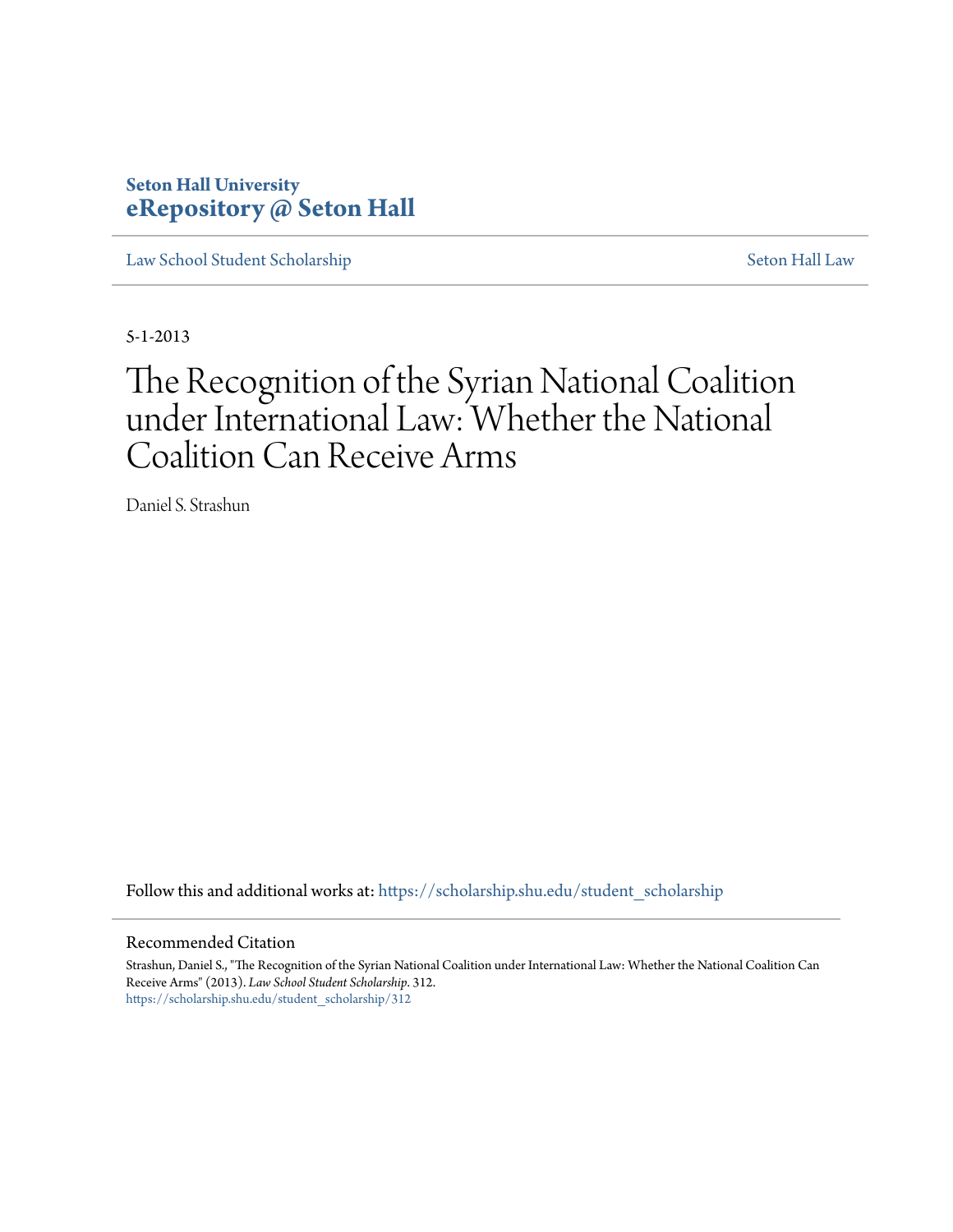# **The Recognition of the Syrian National Coalition under International Law: Whether the National Coalition Can Receive Arms Daniel Strashun**

# **I. Introduction**

In December of 2010, a Tunisian street vendor set himself on fire in front of a government building in Tunisia in response to the humiliating confiscation of his goods.<sup>1</sup> This act sparked protests that quickly spread to Tunisia's capital and caused Tunisian President Zine al-Abidine Ben Ali to flee to Saudi Arabia.<sup>2</sup> The Tunisian uprising was the first genuine revolution in the Arab world, which later provoked the ouster of the leaders of Egypt, Yemen and Libya.<sup>3</sup> It was generally believed that the uprisings in the Arab world would not spread to Syria because the Syrian government had the support of its religious minorities and had a previous reputation of torturing dissidents.<sup>4</sup> Yet, on March 15, 2013, the Syrian Arab Spring marked its second anniversary.

After two years of fighting, the Syrian uprising has created a humanitarian crisis that has resulted in the death of over 70,000 Syrians and the displacement of almost three and a half million refugees.<sup>5</sup> In addition, over two million Syrian children have been ravaged by disease,

 $\overline{a}$ 

<sup>3</sup> Associated Press, A Nation-by-Nation Look at Arab Spring Dictators and Their Fate, HAARETZ, Jun 2, 2012, http://www.haaretz.com/news/middle-east/a-nation-by-nation-look-at-

 $^1$  James L. Gelvin, The Arab Uprisings: What Everyone Needs to Know 27 (2012) [hereinafter GELVIN].

 $^2$  *Id.* 

arab-spring-dictators-and-their-fate-1.433990.

<sup>4</sup> GELVIN, *Supra*, note 1, at 102.

<sup>5</sup> Office of the Spokesperson, U.S. Department of State, Fact Sheet, *U.S. Government Assistance to Syria,* Mar. 4, 2013, http://www.state.gov/r/pa/prs/ps/2013/03/205623.htm. [hereinafter March 2013 Fact Sheet].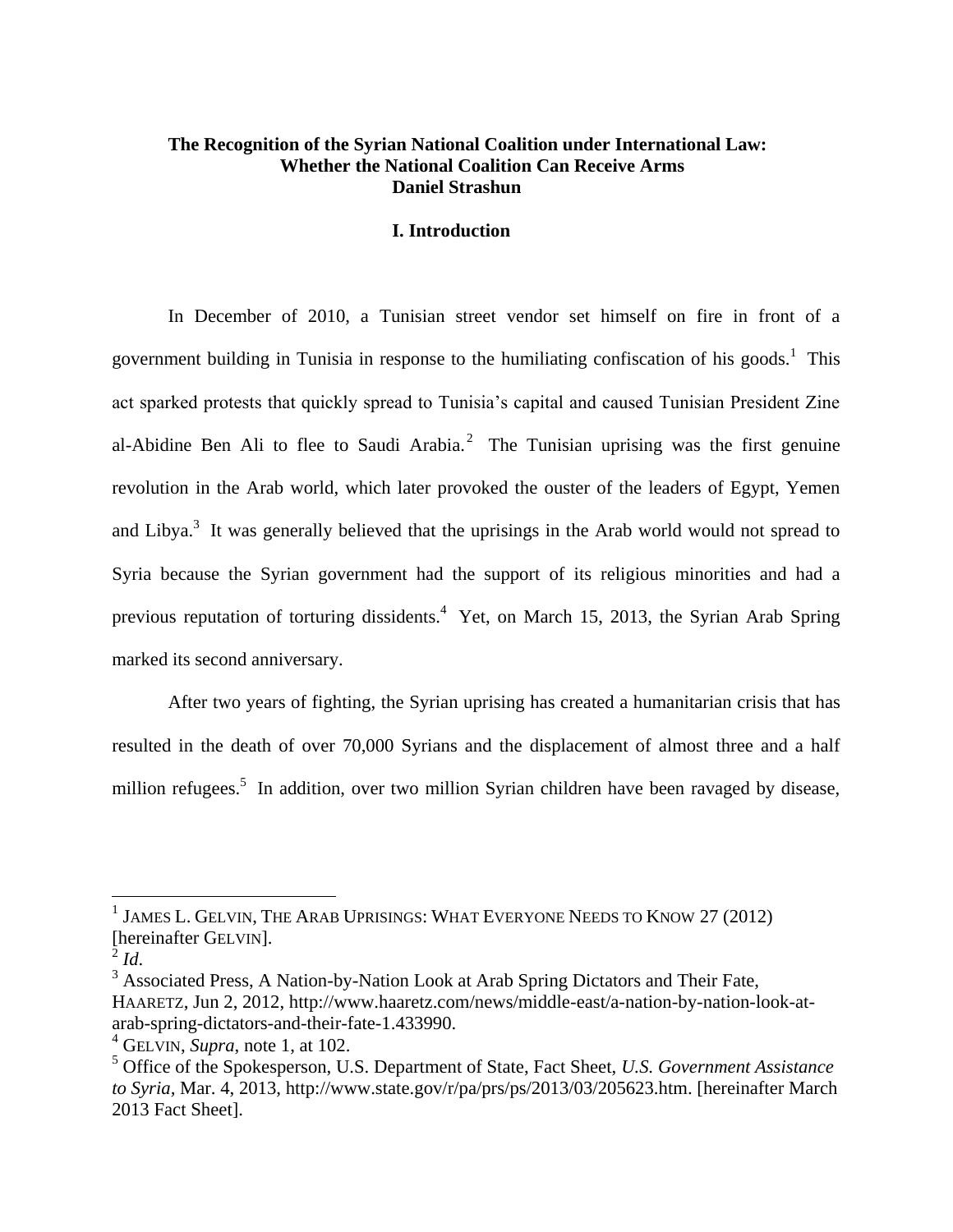malnutrition and trauma.<sup>6</sup> Some foreign policy scholars predict that the Syrian infighting could continue for more than three years before it is resolved.<sup>7</sup>

Since 1970, when Hafez al-Assad, an Alawi military officer, led a coup d'état and overthrew the Syrian president, the Assad family has notoriously governed Syria through the use of barbaric tactics to ensure the obedience and loyalty of it citizens.<sup>8</sup> For example, from 1979 until 1982, the Sunni Muslims led an unsuccessful insurrection that took place in Aleppo and Hama.<sup>9</sup> After the Muslim Brotherhood unsuccessfully attempted to assassinate Assad, Assad's younger brother, Rifaat called for an all out war and proclaimed that the regime would be ready to kill one million Syrians to defend its rule.<sup>10</sup> Ultimately, the revolt was suppressed, but not before the Syrian military was accused of murdering tens of thousands of civilians.<sup>11</sup> In 2000, Hafez al-Assad passed away and his son Bashar succeeded him, continuing his father's legacy.<sup>12</sup> According to the Human Rights Watch, the Assad regime established 27 "torture centers" in

<sup>6</sup> Holly Yan, *The Cost of War: 2 million Syrian Children Afflicted by Trauma, Disease, Malnutrition*, CNN, Mar. 13, 2013, *available at* 

http://www.cnn.com/2013/03/13/world/meast/syria-civil-war-children.

<sup>&</sup>lt;sup>7</sup> Interview by Bernard Gwertzman with Ed Husain, Senior Fellow for Middle Eastern Studies, Council on Foreign Relations, New York, NY (November 14, 2012) *available at*  http://www.cfr.org/syria/no-easy-answers-syria/p29473.

<sup>8</sup> FOUAD AJAMI, THE SYRIAN REBELLION, 28, (2012) [hereinafter THE SYRIAN REBELLION]. *see* Jerrold M. Post and Ruthie Pertsis, *Bashar al-Assad is Every Bit His Father's Son*, FOREIGN POLICY, Dec. 20, 2011,

http://www.foreignpolicy.com/articles/2011/12/20/bashar\_al\_assad\_is\_every\_bit\_his\_father\_s\_s on; *see also* Amnesty International, Syria: *New report finds systemic and widespread torture and ill-treatment in detention*, March 14, 2012, http://www.amnesty.org/en/news/syria-new-reportfinds-systemic-and-widespread-torture-and-ill-treatment-detention-2012-03-13.

<sup>9</sup> *Id*. at 39-40.

<sup>10</sup> *Id.*at 40.

<sup>11</sup> BBC, *Syria Profile*, March 5, 2013, http://www.bbc.co.uk/news/world-middle-east-14703995 [hereinafter *Syria Profile*].

 $^{12}$  *Id.*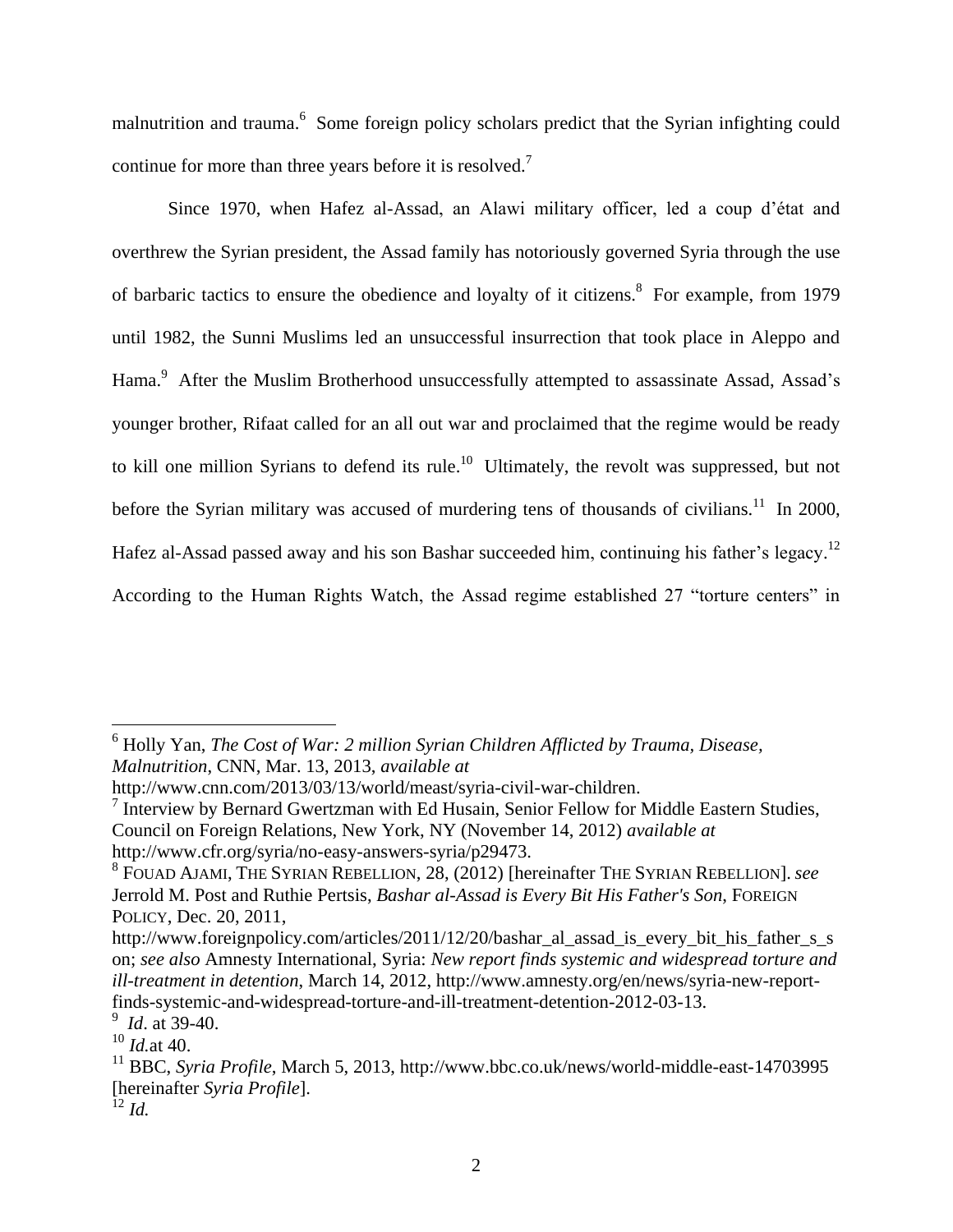Syria.<sup>13</sup> Turkish Prime Minister Tayyip Erdogan controversially referred to Bashar Assad's recent "cruelty that was a response to people in Hama, Homs and Deraa" as the inheritance he received from his father. $14$ 

While Bashar Assad's government continues to rule Syria, the Syrian opposition movement in Syria has increased its legitimacy. In November 2012, several of the major opposition forces united as the National Coalition for Syrian Revolutionary and Opposition Forces ("the National Coalition"). The National Coalition continues to gain international support and has been internationally recognized by the United States, the United Kingdom, France and the Gulf Co-operation Council (GCC) as the "legitimate representative" of the Syrian people.<sup>15</sup> While these acts of recognition were an important preliminary step for the National Coalition, it does not allow the international community to grant the rebels lethal aid.<sup>16</sup> This paper will explore the critical issue of why the Syrian insurgency has not been able to receive military aid to date, even though it achieved international recognition.

<sup>13</sup> Ole Salvange *et al.*, *Torture Archipelago Arbitrary Arrests, Torture, and Enforced Disappearances in Syria's Underground Prisons since March* 2011, HUMAN RIGHTS WATCH, July 3, 2012, http://www.hrw.org/reports/2012/07/03/torture-archipelago; *see* Op-ed, Fouad Ajami, *Syria's War Hits the House of Assad,* WALL STREET JOURNAL, July 18, 2012, http://online.wsj.com/article/SB10000872396390444873204577534952033063684.html; *see also* Reuters, *Syria Running Torture Centre Network - Rights Group*, July 3, 2012, http://uk.reuters.com/article/2012/07/03/uk-syria-rights-idUKBRE86205S20120703.

<sup>14</sup> THE SYRIAN REBELLION, *Supra*, note 4, at 101. *See The Human Rights Crisis in Syria*: *Hearing Before the Tom Lantos Human Rights Comm*., 112th Cong. 43 (2012) (statement of Radwan Ziadeh, Visiting Scholar, Kennedy School of Government at Harvard University)(stating the scale of torture and other ill-treatment in Syria has risen to a level not witnessed for years and is reminiscent of the dark era of the 1970s and 1980s).

<sup>15</sup> *Syria Profile*, *Supra*, note 11. *see also* Aljazeera, *GCC Recognizes New Syrian Opposition Bloc*, Nov, 12, 2012,

http://www.aljazeera.com/news/middleeast/2012/11/20121112175539534504.html. The GCC represents Saudi Arabia, Bahrain, the United Arab Emirates, Oman, Qatar and Kuwait.

<sup>16</sup> John B. Bellinger III, Op-Ed, *U.N. Rules and Syrian Intervention*, WASH. POST, Jan. 17, 2013, http://articles.washingtonpost.com/2013-01-17/opinions/36410395\_1\_syrian-opposition-assadregime-intervention. [hereinafter *U.N. Rules*].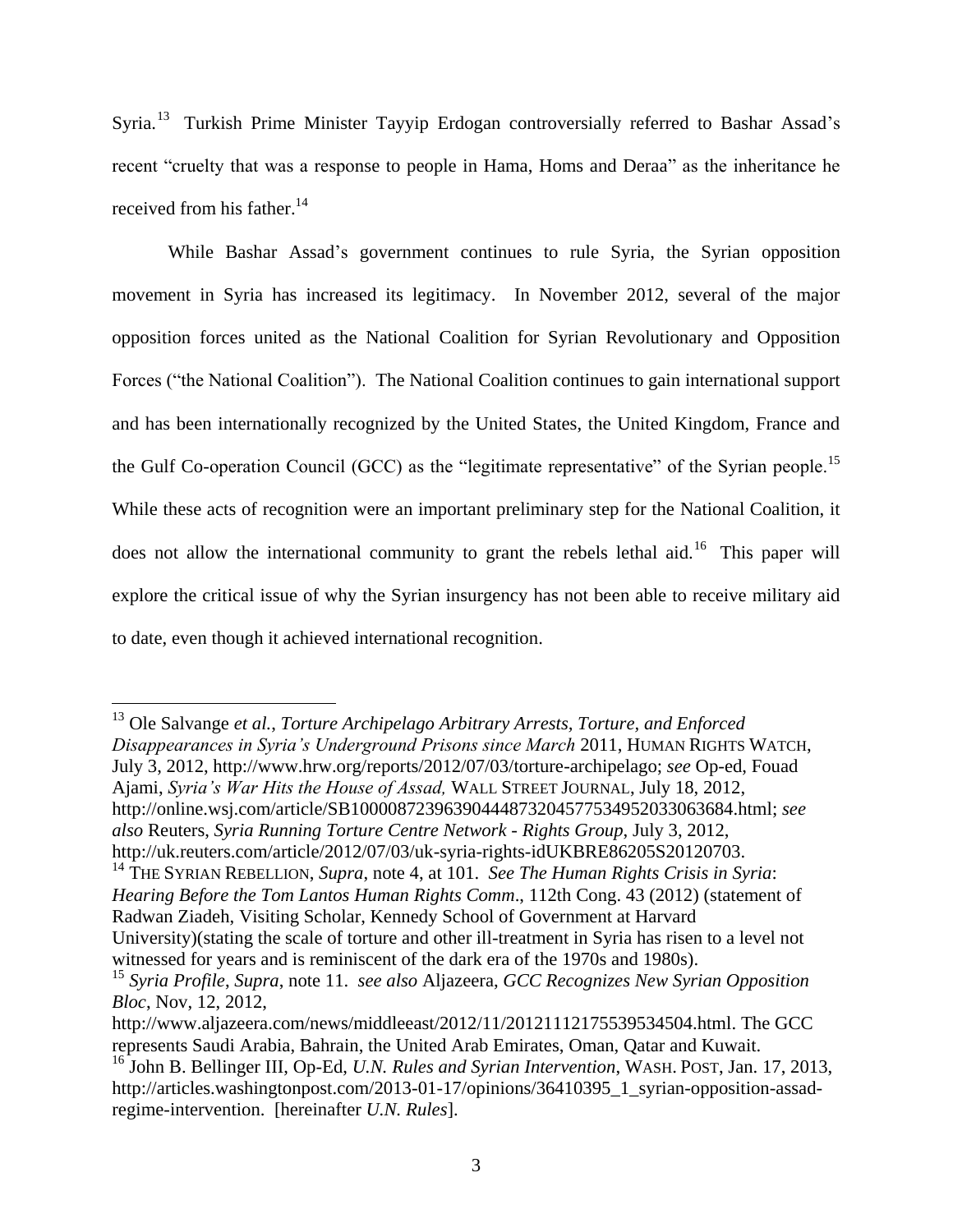Section II of this paper will explain what "recognition" means and what the different levels of recognition accomplish under international law. It will also apply the concept of recognition to the events of the Libyan Arab Spring. Section III will trace the development of the opposition's formation of the National Coalition. Section IV will analyze the current legal status of the National Coalition under international law and will explain why the rebels have not been able to receive military aid even though they gained international recognition. Section V will offer suggestions for the success of the National Coalition and potential roadblocks it will encounter under international law. Finally, Section VI will offer predictions for the future of the Syrian opposition movement and discuss its connection to the greater Arab Spring movement.

#### **II. Background of the Principle of International Recognition**

# **A. The Legal Background of the Principle of International Recognition**

The principle of "recognition" does not have an established, consistent definition and is an "eccentric area [that] is subject to various pronouncements of varying degrees of generality."<sup>17</sup> As British Prime Minister Winston Churchill once wrote to United States President Franklin Delano Roosevelt concerning the recognition of the French Committee of National Liberation: "What does recognition mean? One can recognize a man as an Emperor or as a grocer. Recognition is meaningless without a defining formula."<sup>18</sup> The act of "recognition"

<sup>17</sup> Ian Brownlie, *Recognition in Theory and Practice,* 53 BYBIL 197-198, 201 (1982). [hereinafter, Brownlie].

<sup>&</sup>lt;sup>18</sup> 2 WINSTON CHURCHILL, THE SECOND WORLD WAR 137 (1954); II FRUS 173.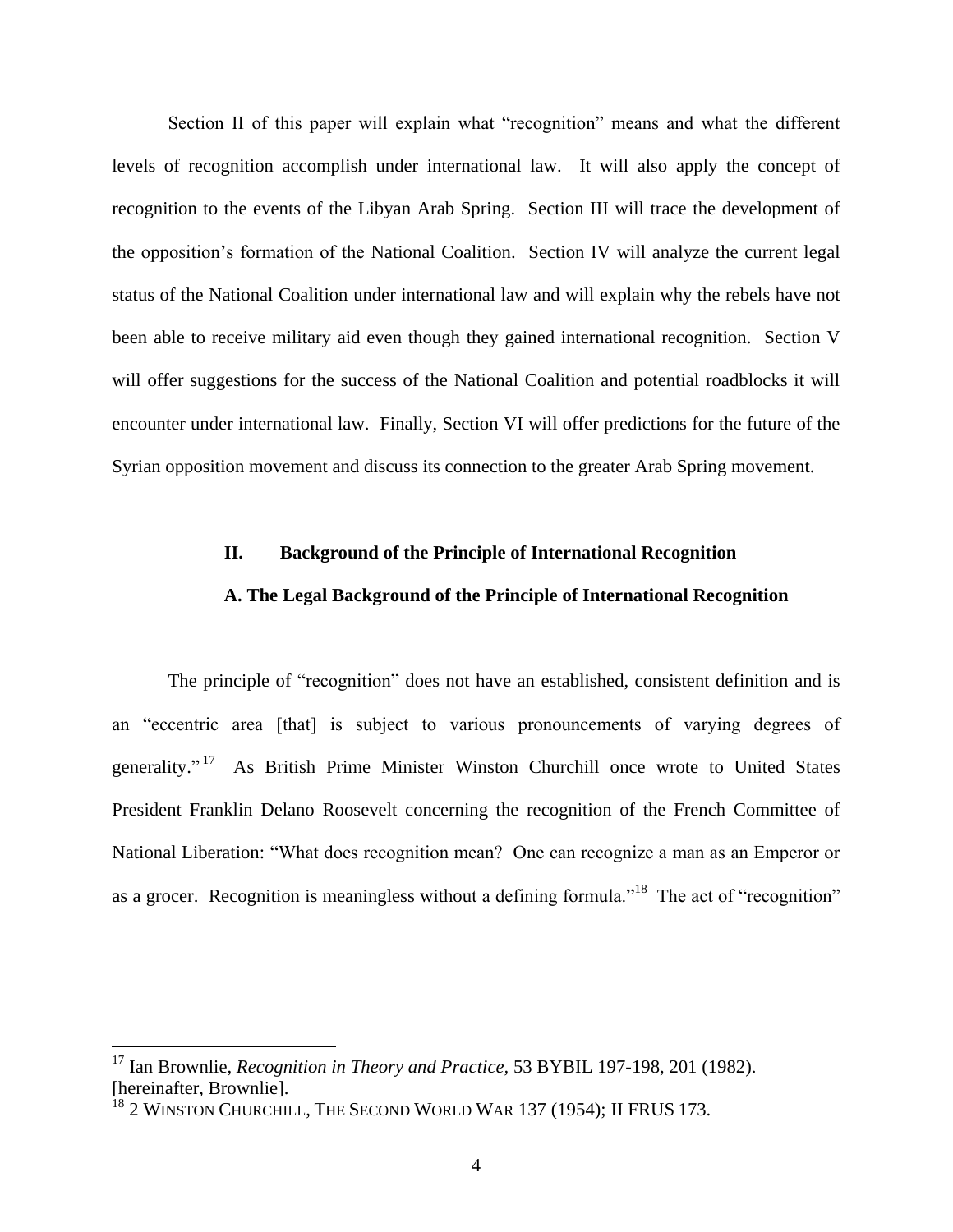of a new government by an established government has multiple meanings with varied levels of legal and political significance depending on its context.<sup>19</sup>

"Diplomatic recognition," the most legally significant form of recognition, refers to the willingness of the recognizing state to enter into a formal diplomatic relationship with the newly created entity.<sup>20</sup> It allows the two governments to exchange ambassadors and to establish embassies and makes the newly formed entity responsible for treaty obligations.<sup>21</sup> In addition, under the Vienna Conventions on Diplomatic and Consular Relations, the recognized government would be obligated to physically protect the recognizing government's embassy and provide freedom of access to the embassy for all foreign nationals.<sup>22</sup> Recognition could also be an informal means of expressing political support for the new entity or a way to express an opinion on the group's legal standing.<sup>23</sup>

An insurgent group can be "recognized" under two legally significant standards. It can be recognized as either the "representative of a nation's people" or as the "representative of a state." Recognition of an insurgent group as the "representatives of a nation's people" implies

<sup>19</sup> Stefan Talmon, "Recognition of the Libyan National Transitional Council," *American Society of International Law Insights* 15 (16) (2011), 1. [hereinafter, Recognition].

<sup>&</sup>lt;sup>20</sup> See RESTATEMENT (THIRD) OF FOREIGN RELATIONS LAW § 202 (1987) (Recognition of statehood is a formal acknowledgment by another state that an entity possesses the qualifications for statehood as set forth in § 201, and implies a commitment to treat that entity as a state); *see e.g.* Address of US Secretary of State Acheson to the Pan American Society of the USA, New York, Sept 19, 1949, "our long-range objectives … may, in fact, be best served by recognizing it [the new government] and thus maintaining a channel of communication with the country involved….our act of recognition need not necessarily be understood as the forerunner of a policy of intimate cooperation with the government concerned" (Whiteman (ed.), *Digest of International Law* (1963), ii, 5.

<sup>21</sup> Recognition, *Supra*, note 19.

<sup>&</sup>lt;sup>22</sup> Vienna Convention on Diplomatic Relations art. 22, April 18, 1961, 500 U.N.T.S. 95 (entered into force Apr. 24, 1964)[hereinafter, Vienna Convention on Diplomatic Relations]; Vienna Convention on Consular Relations art. 5, adopted Apr. 24, 1963, 596 U.N.T.S. 261 (entered into force with respect to the United States of America Dec. 14, 1967).

<sup>23</sup> Recognition, *Supra*, note 19, at 2.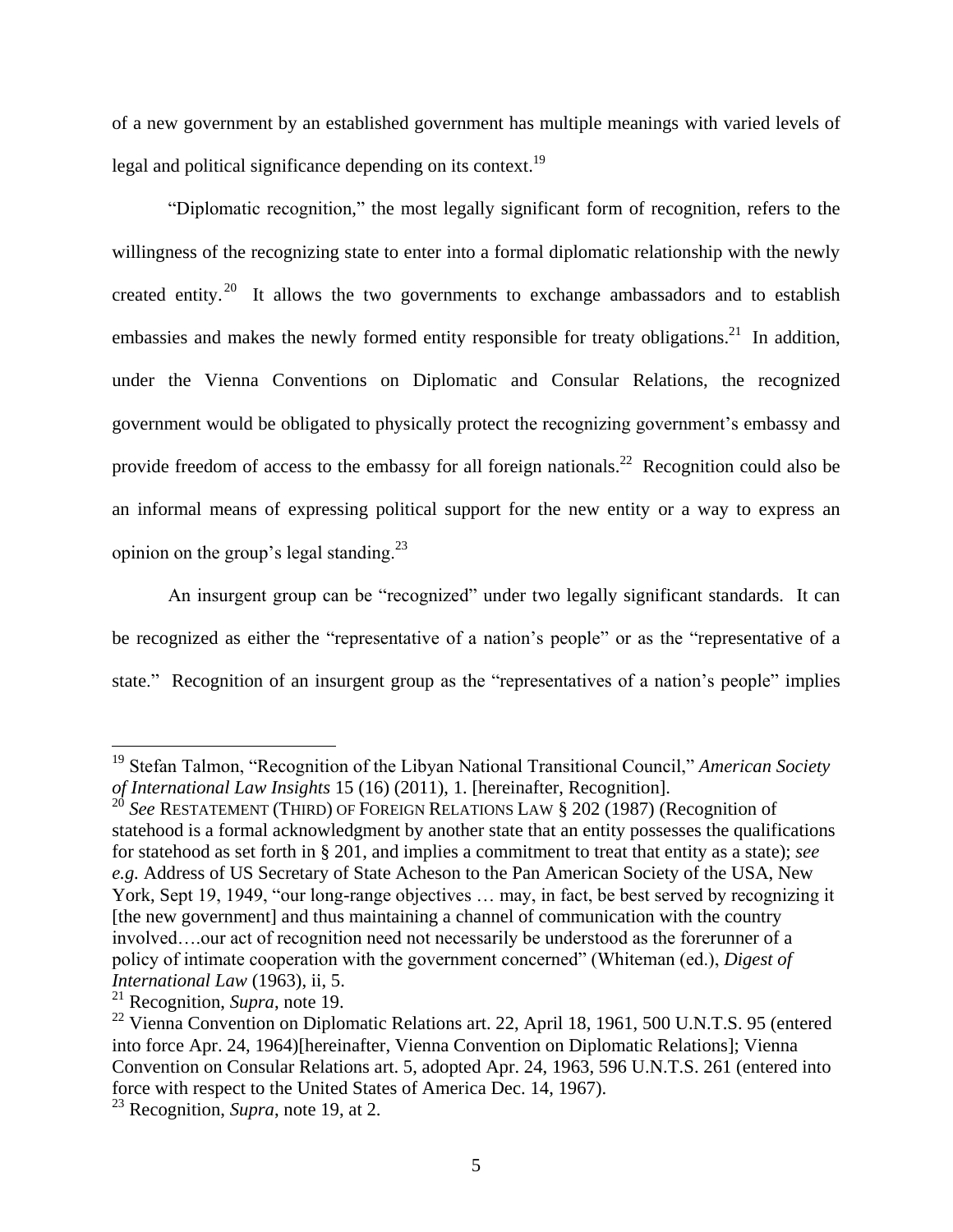the entity did not satisfy the legal criteria necessary to be recognized as a state and the recognition is not legally or diplomatically significant.<sup>24</sup> It represents a politically significant event that can boost the morale of the insurgents.<sup>25</sup>

Stefan Talmon, professor of Public International Law at Oxford University, argues that the recognition of an insurgent group as the "representatives of a nation's people" provides it with four key political advantages:

> (1) it grants legitimacy to their struggle against the incumbent government; (2) it provides international acceptance; (3) it allows the insurgents to speak on behalf on the nation's people in international organizations and allows it to represent it in other States by opening "representative offices;" and (4) usually results in the grant of economic aid. $^{26}$

In contrast, recognition of an insurgency as the "representative of a state" demonstrates that the insurgent group represents the nation in some legal or diplomatic capacity.<sup>27</sup> Consequently, the recognizing state must de-recognize the incumbent government and end formal diplomatic relations with the incumbent government.<sup>28</sup> That includes handing over the foreign embassy to the insurgents, and if requested to do so by the insurgents, ending the diplomatic status of the incumbent government's diplomats.<sup>29</sup>

In 1947, Hersh Lauterpacht, a former member of the United Nations' International Law Commission and a former judge of the International Court of Justice, developed the following four pre-conditions necessary to recognize insurgent movements:

 24 *see* Brownlie, *Supra*, note 17, at 198.

<sup>25</sup> Jill Dougherty, *What Will Recognizing the Opposition Accomplish,* CNN SECURITY CLEARANCE BLOG, Dec. 11, 2012, http://security.blogs.cnn.com/2012/12/11/recognizing-thesyrian-opposition-what-does-it-really-mean/.

<sup>26</sup> Recognition, *Supra*, note 19, at 2.

<sup>27</sup> *Id.* at 3

<sup>28</sup> *Id.*

<sup>29</sup> *Id.*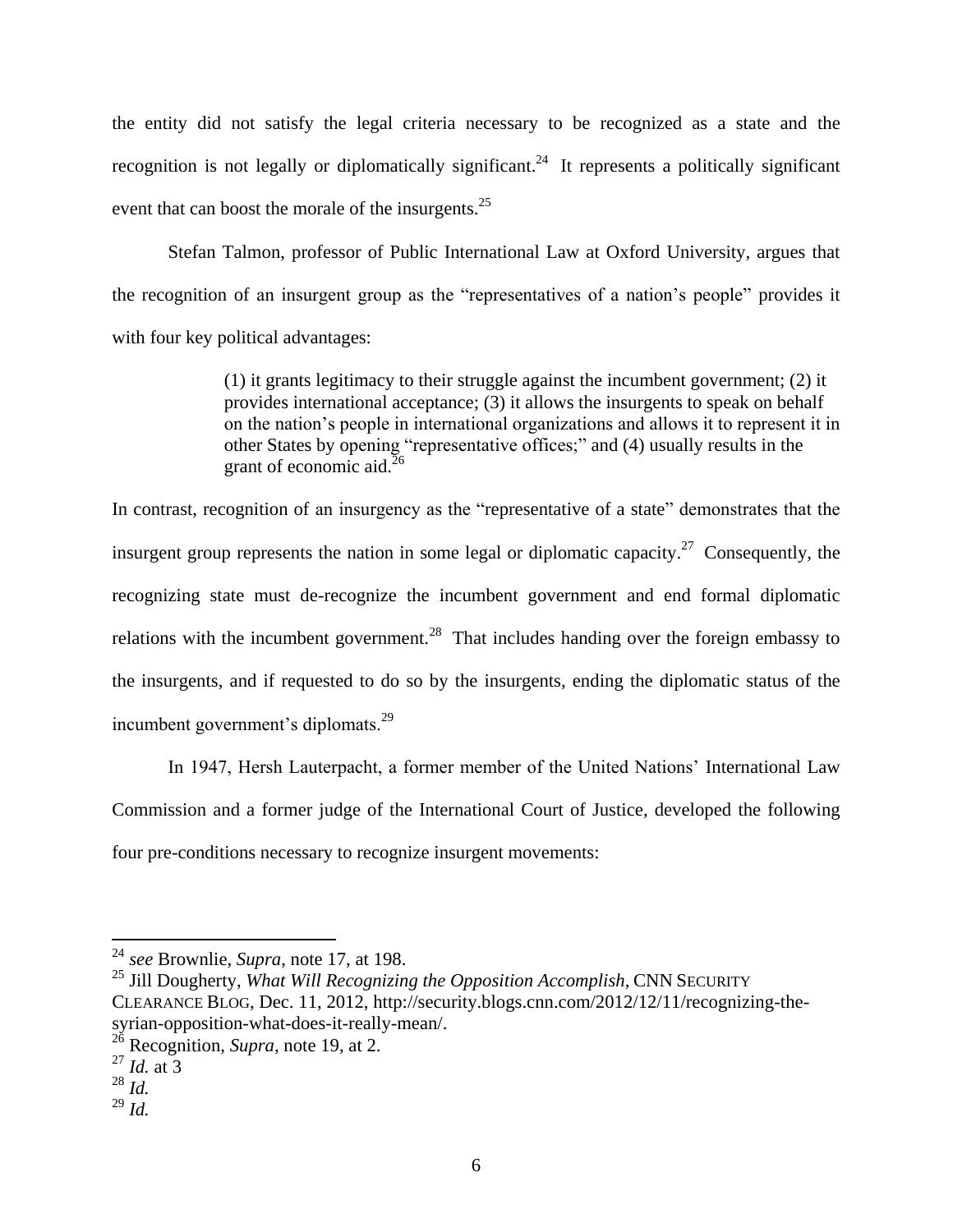First, there must exist within the State an armed conflict of a general (as distinguished from a purely local) character; secondly, the insurgents must occupy and administer a portion of national territory; thirdly, they must conduct the hostilities in accordance with the rules of war and through organized armed forces acting under a responsible authority; fourthly, there must exist circumstances which make it necessary for outside States to define their attitude by means of recognition of belligerency.<sup>30</sup>

Recognizing states rarely use Lauterpacht's criteria as a formal means of recognition.<sup>31</sup>

The criteria to qualify for insurgent recognition does not have to be established by international law.<sup>32</sup> For example, African nations began to seek independence from their former European colonists. In 1963, the Organization of African Unity's Coordinating Committee for the Liberation of Africa (the "OAU") developed criteria to recognize insurgents as the sole legitimate representative of a people.<sup>33</sup> An insurgent group that fulfilled these criteria would be eligible for financial and moral assistance.<sup>34</sup>

The OAU established that the insurgency must be a "United Action Front" fighting against the incumbent power, meaning it must be "broadly based, have effective following and popular support" throughout the country and "have reasonable fighting strength."<sup>35</sup> Stated differently, a state can recognize an insurgency if it has the authority to "control and govern a substantial part of the state territory" and has the power to "engage in a widespread armed

 $30$  Hersh Lauterpacht, Recognition in International Law 176-178 (1947).

<sup>&</sup>lt;sup>31</sup> See Sam Foster Halabi, Traditions of Belligerent Recognition: The Libyan Intervention in Historical and Theoretical Context, 27 Am. U. Int'l L. Rev. 321, 332 (2012) (quoting Richard A. Falk, The Six Legal Dimensions of the Vietnam War) (1968)).

<sup>&</sup>lt;sup>32</sup> STEFAN TALMON, RECOGNITION OF GOVERNMENTS IN INTERNATIONAL LAW: WITH PARTICULAR REFERENCE TO GOVERNMENTS IN EXILE 30 n. 48 (2001) [hereinafter Talmon].

<sup>&</sup>lt;sup>33</sup> General Report of the Goodwill Mission of the Coordinating Committee for the Liberation of *Africa to the Angolan Nationalists, Léopoldville, July 13-15, 1964, reprinted in* John A. Marcum, the Angolan Revolution vol 2: exile, politics and guerilla warfare (1962-1976), Appendix 2, at 304-307.

<sup>34</sup> Talmon, *Supra*, note 32.

<sup>&</sup>lt;sup>35</sup> Mohamed A.E. Yousef, "Security Council Resolution 1973: A New Interpretation of the Notion of Protection of Civilians?" in 82 ARAB SPRING: NEW PATTERNS FOR DEMOCRACY AND INTERNATIONAL LAW 160 (ed., 2013).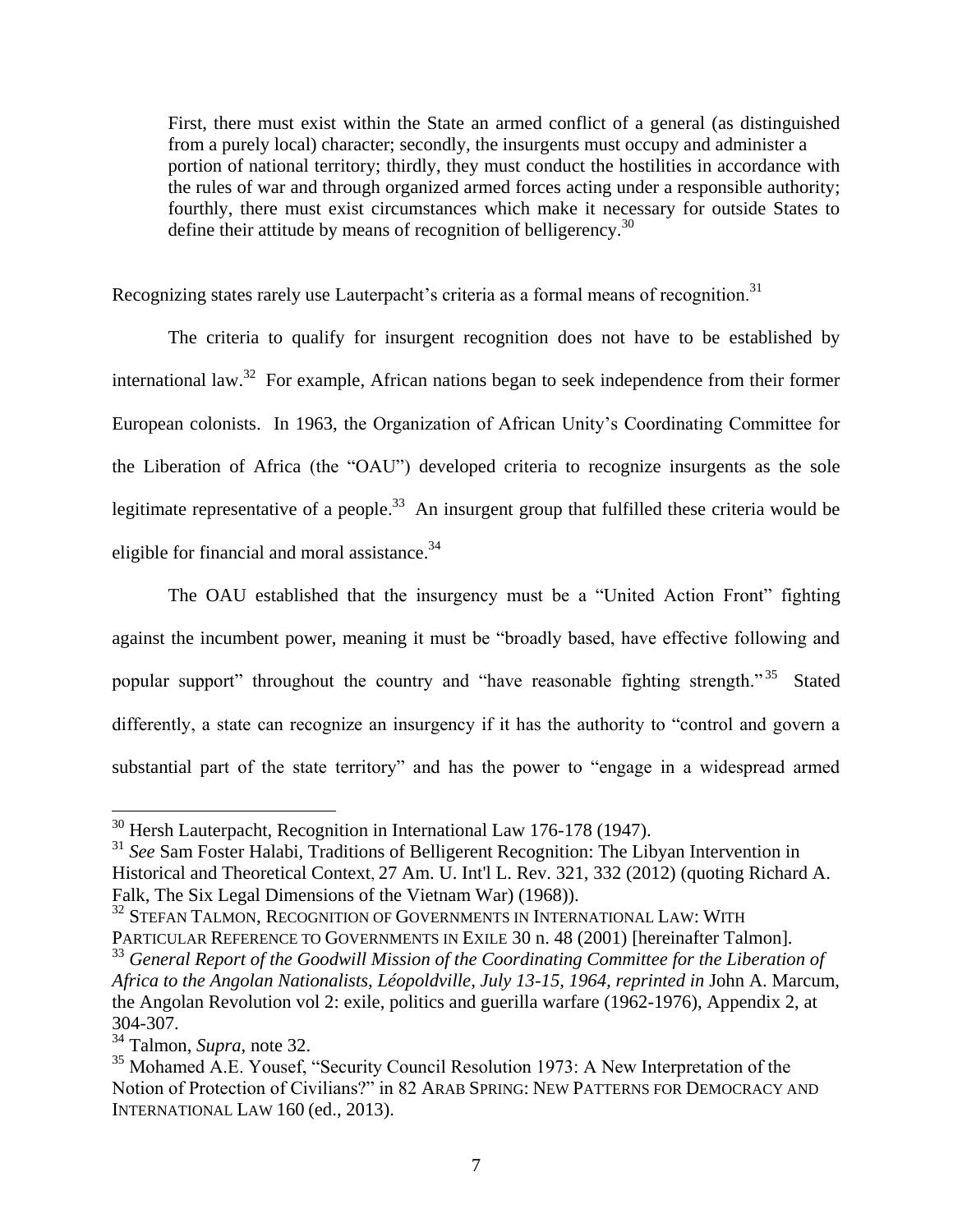conflict."<sup>36</sup> These criteria are helpful to understand the complexities of recognition of the insurgent groups in the context of the Libyan and Syrian Arab Spring*.*

## **B. Insurgent Recognition Applied to the Libyan Arab Spring**

In the context of the Libyan Arab Spring, some countries in the international community recognized the Libyan National Transitional Council ("NTC") even though it did not completely fulfill these criteria. The Libyan Arab Spring began in mid-February of 2011 when the Libyan people began to riot in Benghazi in response to the arrest of human rights activist Fethi Tarbel, who had worked to free political prisoners.<sup>37</sup> Only a few weeks later, on March 5, 2011, the NTC met in Benghazi and declared itself as the "sole representative for Libya."<sup>38</sup>

On March 10, 2011, France became the first country to recognize the rebel forces as the "legitimate representative of the Libyan people."<sup>39</sup> Then, on March 28, 2011, Qatar became the first Arab nation to recognize the Libyan rebels as the "legitimate representative of the Libyan people."<sup>40</sup> By mid-June of 2011, Turkey, Jordan, Germany and Spain also recognized the rebels as the "legitimate representative of the Libyan people." $41$ 

<sup>36</sup> Liesbeth Zegveld, *The Accountability of Armed Opposition Groups in International Law* (Cambridge: Cambridge University Press, 2002), 2. [hereinafter Zegveld].

<sup>37</sup> Reuters, *Timeline: Libya's Uprising against Muammar Gaddafi*, Aug. 21, 2011, *available at*  http://www.reuters.com/article/2011/08/21/us-libya-events-idUSTRE77K2QH2011082. [hereinafter *Timeline*].

 $rac{1}{38}$  *Id.* 

<sup>39</sup> Alan Cowell and Steven Erlanger, *France Becomes First Country to Recognize Libyan Rebels*, N.Y. TIMES, Mar. 10, 2011,

http://www.nytimes.com/2011/03/11/world/europe/11france.html? r=0. [hereinafter Cowell and Erlanger].

<sup>40</sup> *Timeline*, Supra, note 37.

<sup>41</sup> Recognition, *Supra*, note 19, at 2.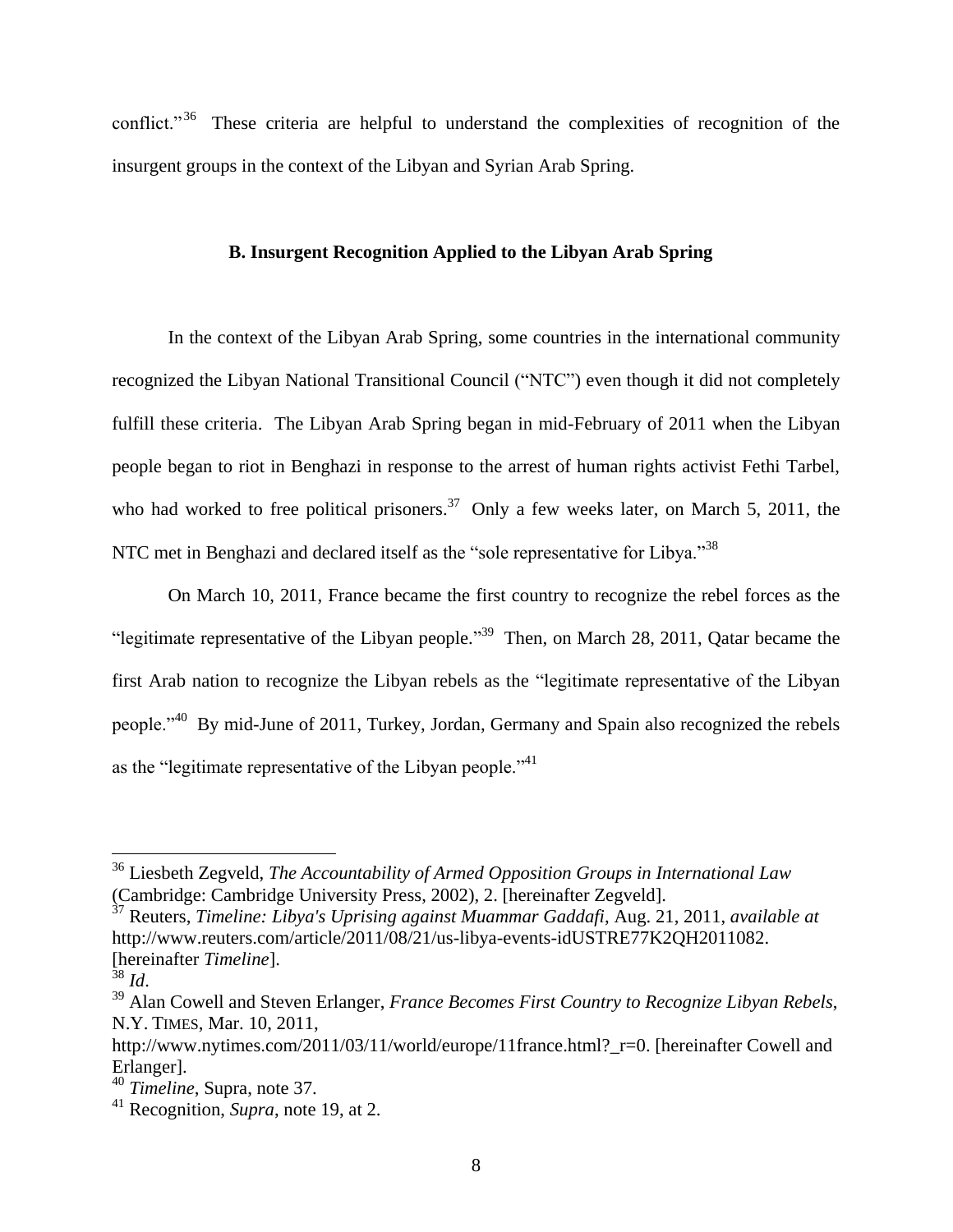Under international law, a nation can only have one *de jure* government.<sup>42</sup> A nation, however, can have one *de jure* government and a representative of the nation's people or a *de*  facto government.<sup>43</sup> The recognition of the Libyan rebels, however, did not affect the recognizing nations' official diplomatic relations with the Qaddafi regime.<sup>44</sup> At that time, the Qaddafi regime remained the only Libyan government that had the authority to appoint Libyan ambassadors, "legally dispose of Libyan state assets abroad" and legally transfer title to State controlled oil and gas resources.<sup>45</sup>

Until the summer of 2011, the United States did not to grant any form of recognition to the NTC. In April 2011, the United States Ambassador to Libya stated, "Recognition remains a legal and an international obligations issue that we're still studying, and we have not made a definitive determination on that question… [W]e're a very legalistic country and we're looking at all the different complexity… of that question."<sup>46</sup> He further remarked there were issues with respect to "what constitutes a government" and what constitutes "precedence in United States history for recognition."<sup>47</sup> Even as late as May 12, 2011, the United States remained hesitant to recognize the Libyan rebels and felt there were potential "legal hurdles" to recognition.<sup>48</sup>

For the past few decades, the foreign policy of the United States, the United Kingdom and most other countries has been to only recognize newly created "states," but not newly

<sup>&</sup>lt;sup>42</sup> *Id.* A *de jure* government is "[a] functioning government that is legally established." GOVERNMENT, Black's Law Dictionary (9th ed. 2009), de jure government.

<sup>&</sup>lt;sup>43</sup> *Id.* A *de facto* government is "[a]n independent government established and exercised by a group of a country's inhabitants who have separated themselves from the parent state." GOVERNMENT, Black's Law Dictionary (9th ed. 2009), de facto government.

<sup>44</sup> *Id.*

 $45 \overline{Id}$ .

<sup>&</sup>lt;sup>46</sup> Press Release, U.S. State Department, The Political Situation in Libya, Special Briefing, Gene Cretz, Ambassador to Libya (Apr. 27, 2011), http://www.state.gov/p/nea/rls/rm/161878.htm. <sup>47</sup> *Id.*

<sup>&</sup>lt;sup>48</sup> U.S. State Department, Daily Press Briefing, Statement by Mark C. Toner, Acting Dept. Spokesman (May 12, 2011), http://www.state.gov/r/pa/prs/dpb/2011/05/163280.htm.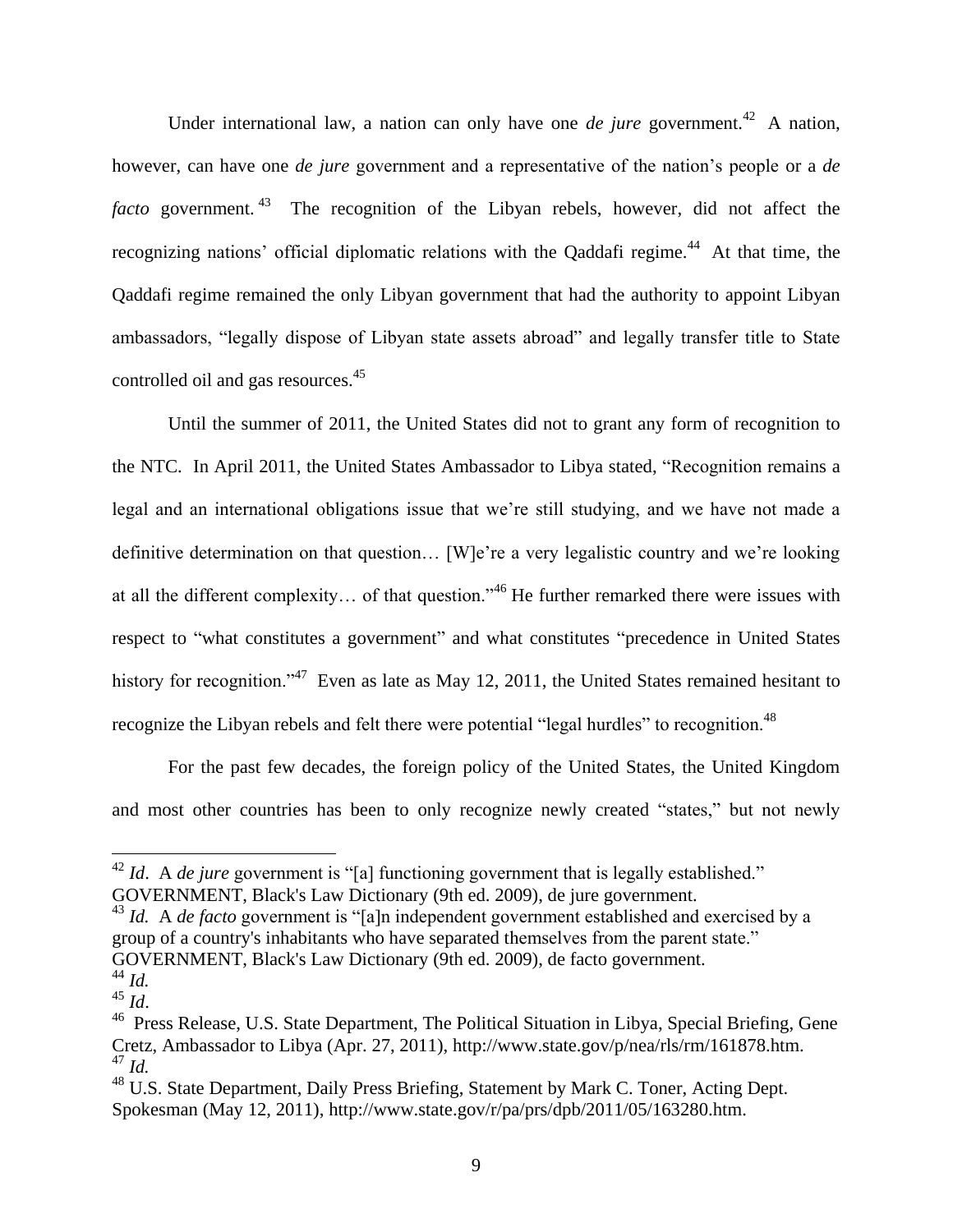formed "governments."<sup>49</sup> For example, if a new "geographic territory comes into existence," such as Kosovo or Montenegro, the United States would decide whether to recognize the new state.<sup>50</sup> The United States and most other countries have generally avoided getting involved with the complicated diplomatic issues of recognizing insurgencies as legitimate governments.<sup>51</sup>

The United States State Department likely believed that "legal hurdles" to recognition existed because recognition of the NTC would constitute an "unusual departure" from its prior diplomatic practice of not recognizing insurgencies in any form.<sup>52</sup> In addition, the NTC did not have broad popular support throughout Libya and did not control or govern a substantial part of the Libyan territory.<sup>53</sup> Politically and geographically, it was not "truly inclusive" of the Libyan people.<sup>54</sup> If the United States had recognized the NTC without the NTC's fulfillment of those criteria, it likely would have constituted an "illegal interference" in the internal affairs of Libya, a violation of the non-intervention principle of the Charter of the United Nations.<sup>55</sup>

 $\overline{a}$ <sup>49</sup> John B. Bellinger III, *Legal Questions in U.S. Nod to Libya's Opposition*, COUNCIL ON FOREIGN REL. (July 18, 2011), *available at* http://www.cfr.org/libya/legal-questions-us-nodlibyas-opposition/p25489?cid=oth\_partner\_site-atlantic-firstake-legal\_questions\_in\_us\_ nod\_to-071811. [hereinafter *Legal Questions*].

<sup>50</sup> *Id.*

<sup>51</sup> *Id.*

<sup>52</sup> *U.N. Rules*, *Supra*, note 16.

<sup>53</sup> *Legal Questions*, *Supra*, note 49.

<sup>54</sup> William Wan and William Booth, *United States Recognizes Libyan Rebels as Legitimate Government,* WASH. POST, July 15, 2011, http://articles.washingtonpost.com/2011-07- 15/world/35237622\_1\_rebel-council-libyan-rebel-mahmoud-shammam. [hereinafter Wan and Booth].

<sup>55</sup> *See* Declaration on Principles of International Law Concerning Friendly Relations and Cooperation Among States in Accordance with the Charter of the United Nations, princ. 2, U.N. Doc. A/RES/2625 (Oct. 24, 1970), http://daccess

ods.un.org/access.nsf/Get?Open&DS=A/RES/2625(XXV)&Lang=E&Area=RESOLUTION (stating that "No State or group of States has the right to intervene, directly or indirectly, for any reason whatever, in the internal or external affairs of any other State. Consequently, armed intervention and all other forms of interference or attempted threats against the personality of the State or against its political, economic and cultural elements, are in violation of international law.") [hereinafter Declaration on Principles of International Law].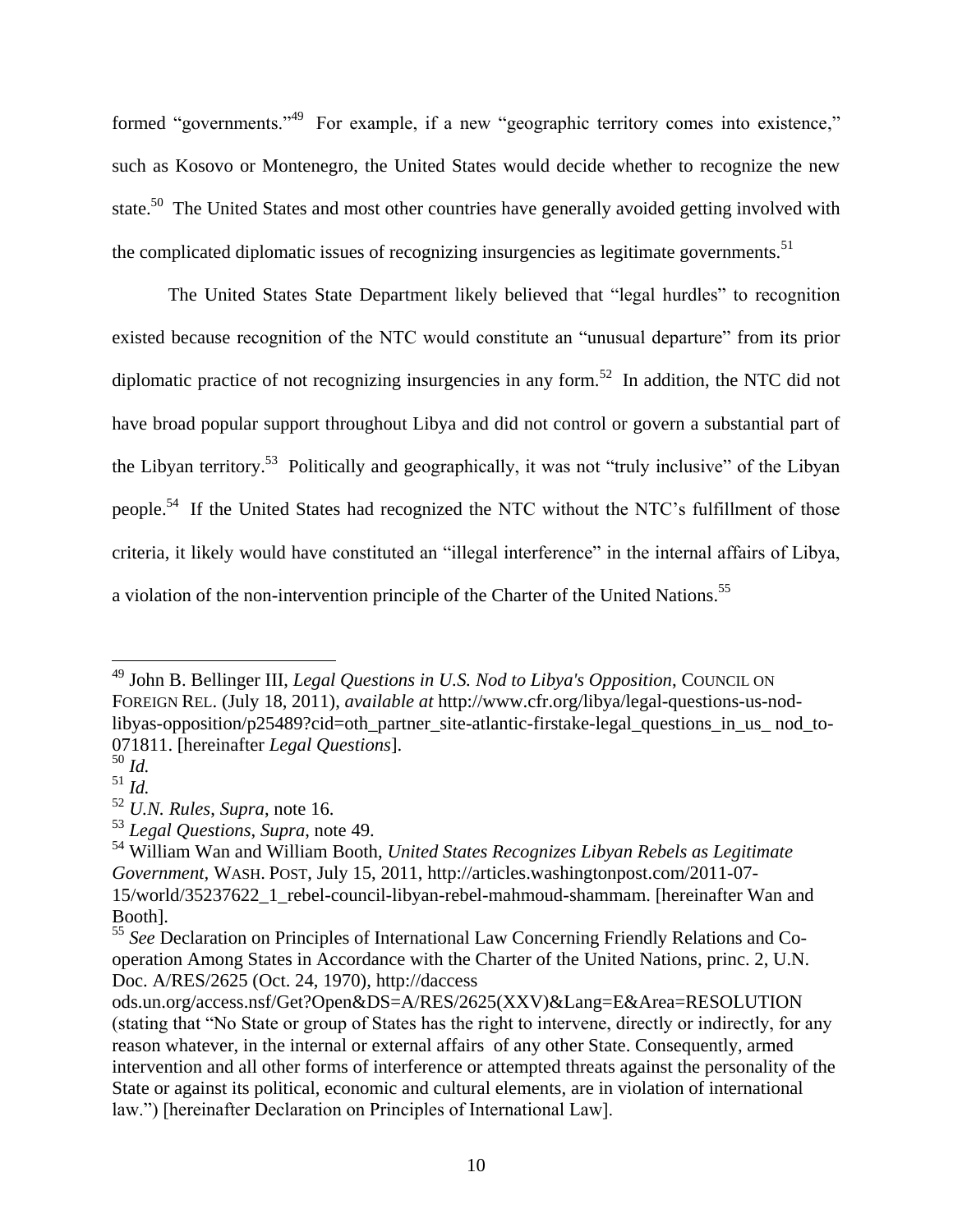Yet, on July 15, 2011, the United States formally recognized the NTC as the "legitimate government of Libya."<sup>56</sup> The United Kingdom followed the United States and proclaimed the NTC as the "sole governmental authority" in Libya and dismissed all Oaddafi diplomats.<sup>57</sup> Under international law, an insurgent group can only be formally recognized as the government of a state if it exercised "effective control over the State's territory."<sup>58</sup> As of June 2011, the NTC controlled only the eastern parts of Libya, but the Qaddafi government retained control of Tripoli, the capital, and the western parts.<sup>59</sup> At the time the United States recognized the NTC, it did not control a "substantial part" of Libyan territory and could not claim to have "broad support" among the Libyan people. $^{60}$ 

According to John B. Bellinger III, a former legal adviser to the State Department, the United States recognition of the NTC was "especially unusual" under international law because the NTC did not fulfill the criteria necessary for recognition as a *de jure* government.<sup>61</sup> In addition, although the United States declared that the Qaddafi regime "no longer has any legitimate authority in Libya," the regime was still a functioning government.<sup>62</sup> The recognition thus also raised serious concerns concerning the principle of non-intervention.

The State Department was aware of the legal challenges that recognition of the NTC would raise. Former United States Secretary of State Hillary Clinton astutely cautioned that there were "various legal issues that remain to be worked through."<sup>63</sup> Less than a month before

 $\overline{a}$ 

<sup>63</sup> *Id.*

<sup>56</sup> *Timeline*, *Supra*, note 37.

<sup>57</sup> BBC News, *UK Expels Gaddafi diplomats and Recognizes Libya Rebels*, July 27, 2011, http://www.bbc.co.uk/news/uk-politics-14306544. [hereinafter *UK Expels*].

<sup>58</sup> Recognition, *Supra*, note 19, at 4.

<sup>59</sup> *Id.*

<sup>60</sup> *Legal Questions*, *Supra*, note 49.

 $61$  *Id.* 

<sup>62</sup> *Id.*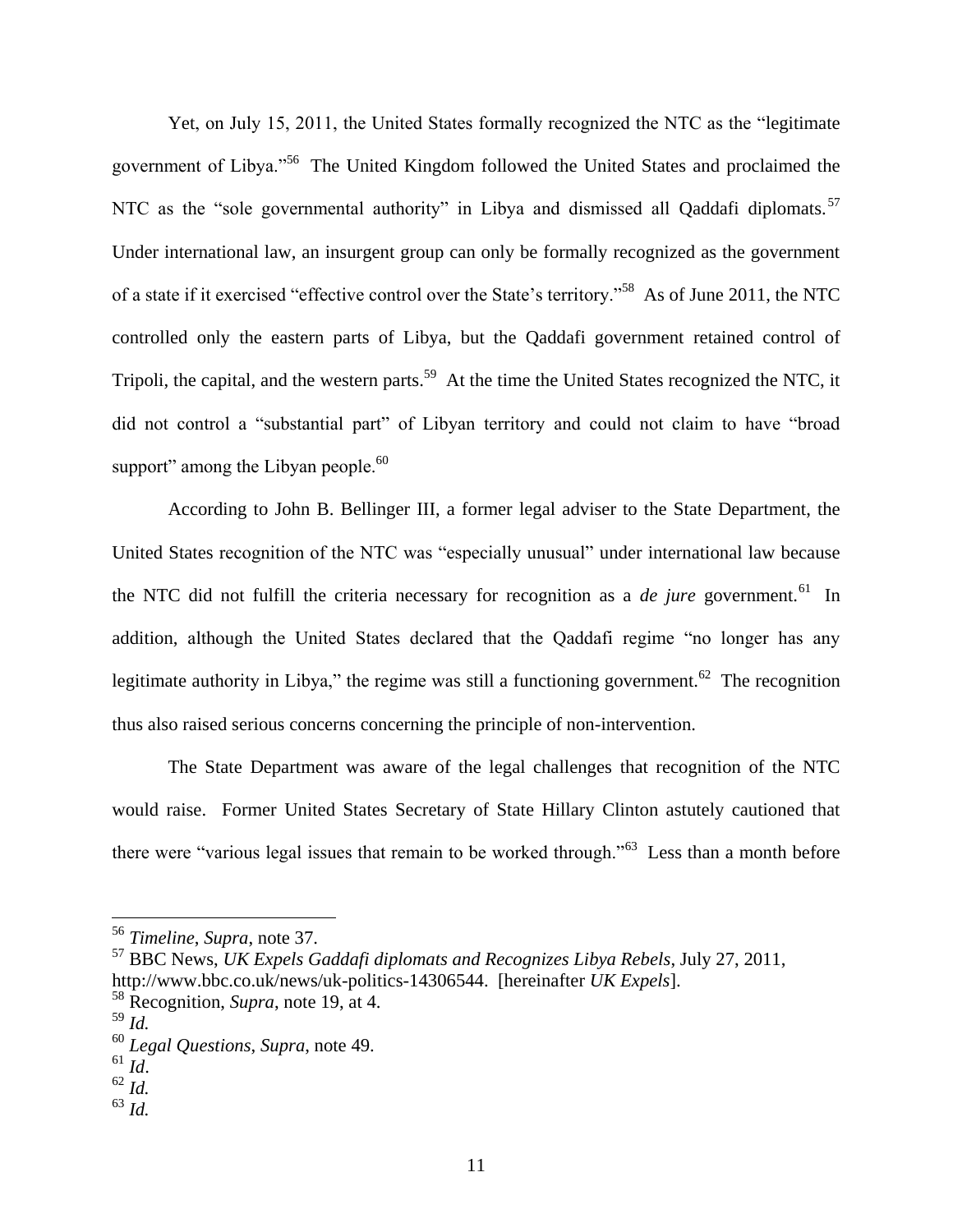the United States decided to recognize the NTC, Harold Koh, the legal adviser to the State Department during President Barack Obama's first term, remarked:

"As a general rule, we are reluctant to recognize entities that do not control entire countries because then they are responsible for parts of the country that they don't control…[a]nd we are reluctant to de-recognize leaders who still control parts of the country because then you're absolving them of responsibility in the areas that they do control. $^{564}$ 

The "legal issues" that the United States dealt with related to the international obligations of Libya, such as who had responsibility for Libya's treaty obligations.<sup>65</sup> In addition, there were concerns the Qaddafi regime would be absolved from liability under the Vienna Convention and international human rights laws.<sup>66</sup> There were also diplomatic consequences of recognition such as whether the United States would enter into formal diplomatic relations with the NTC.<sup>67</sup> However, Qaddafi was killed in October of 2011; and in August of 2012, the NTC transferred their power to a newly elected assembly, ending the legal debate.<sup>68</sup>

The United States recognized the NTC, even though they knew it would raise many complicated international law questions.<sup>69</sup> Bellinger III claimed recognition of the NTC would be a means to provide it with greater political support, since the United States military support for the NTC was minimal.<sup>70</sup> Similarly, William Hague, the Foreign Secretary of the United

<sup>64</sup> *Libya and War Powers: Hearing Before the Comm. on Foreign Relations*, 112th Cong., 39 (2011) (statement of Harold Koh, Legal Adviser, U.S. Department of State).

<sup>65</sup> *Legal Questions*, *Supra*, note 49.

<sup>66</sup> Jason Ukman, *U.S. Recognition of New Libyan Government Raises Tough Legal Questions*, WASH. POST CHECKPOINT, July 19, 2011, http:// www.washingtonpost.com/blogs/checkpointwashington/post/us-recognition-of-new-libyan-government-raises-tough-legal-

questions/2011/07/19/gIQAb9BdNI\_blog.html. [hereinafter, Ukman].

<sup>67</sup> *Legal Questions*, *Supra*, note 49.

<sup>68</sup> BBC, *Libya's NTC Hands Power to Newly Elected Assembly*, August 9, 2012, http://www.bbc.co.uk/news/world-africa-19183300.

<sup>69</sup> *Legal Questions*, *Supra*, note 49.

<sup>70</sup> Ukman, *Supra*, note 66.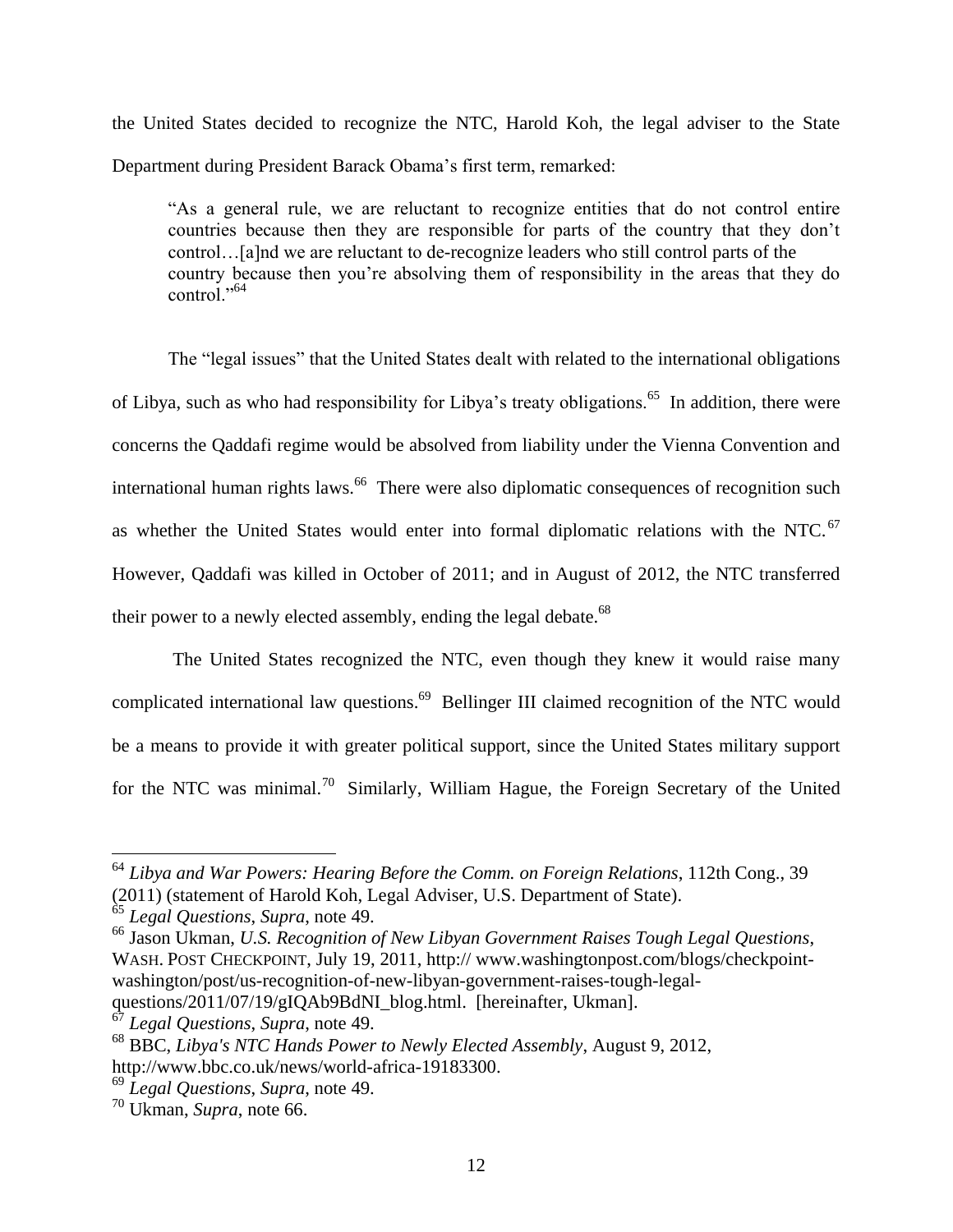Kingdom, maintained that the United Kingdom recognized the NTC as the "sole governmental authority" of Libya because it was a "unique situation."<sup>71</sup> Both the United States and the United Kingdom believed that recognition of the NTC would allow their governments to economically benefit the NTC through the ability to turn over frozen Libyan assets to the NTC, the recognized government of Libya.<sup>72</sup>

Despite concerns by members of the United States Congress that the recognition of the NTC was "premature" and there would be no accountability for the transfer of the unfrozen assets, the United States felt recognition was critical politically.<sup>73</sup> The turning point to the decision of the United States to grant recognition to the NTC was a presentation given in Turkey that outlined the rebels' plan for a government that would be inclusive of the Libyan nation in a post-Qaddafi Libya.<sup>74</sup> The legal recognition of the NTC as the "legitimate government of Libya" was an oddity in foreign policy, and it remains to be seen if it will be relied upon as diplomatic precedent for recognition of an insurgent group. Although the OAU criteria for insurgent recognition were not closely followed by the recognizing nations during the recognition of the NTC, they were adhered to in the recognition of the Syrian insurgency*.*

#### **III. Development of the National Coalition's Formation**

In early March of 2011, a group of Syrian boys ages 10 to 15 scribbled some anti-Assad graffiti on the walls in Dara'a and were subsequently abused and tortured by Syrian military

<sup>71</sup> *UK Expels, Supra*, note 57.

 $72 \dot{I}$ *d.* 

<sup>73</sup> Wan and Booth, *Supra*, note 54.

 $^{74}$  *Id.*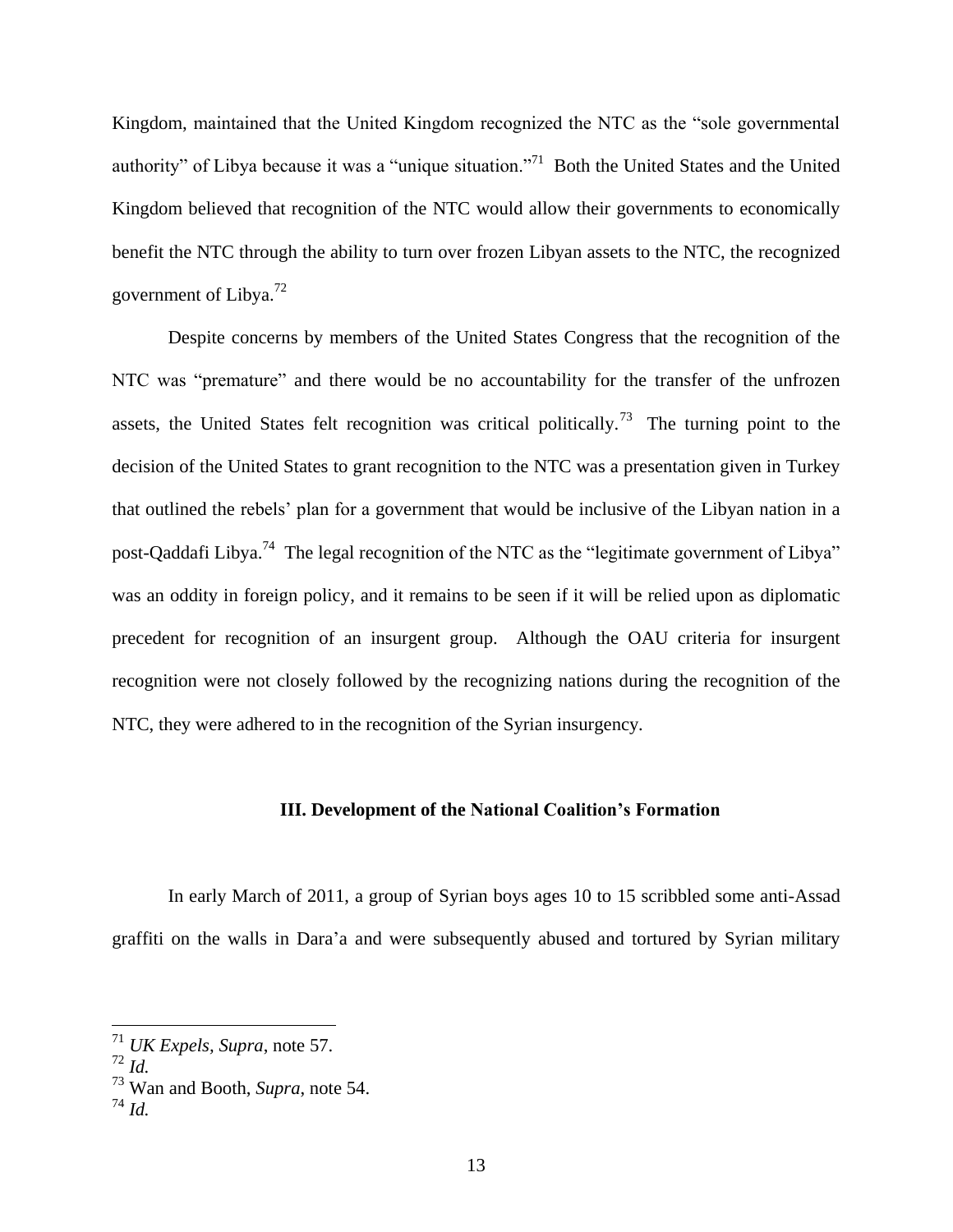officials.<sup>75</sup> In response to the disproportional brutality, the people of Dera'a protested the regime's actions chanting "peaceful, peaceful," thus sparking the Syrian uprising.<sup>76</sup> These antiregime protests quickly spread to Banyas, Homs and the suburbs of Damascus, where the Assad regime responded through the use of military tanks to crush these protests.<sup>77</sup>

In October of 2011, in an attempt to create a united front against the Assad regime, opposition forces formed the Syrian National Council (the "SNC").<sup>78</sup> The SNC sought to represent an inclusive cross-section of Syria society and consisted of six members from the local coordination committees, five members from the Muslim Brotherhood and the tribes, five "independents," four Kurds, four liberal secularists, one Christian, and one Assyrian.<sup>79</sup>

Instead of focusing its efforts on gaining internal legitimacy within Syria, the SNC hoped securing external recognition would boost its credibility within Syria.<sup>80</sup> The SNC became dependent on international support and failed to create sustainable political leadership on the ground in Syria. $81$  In addition, the SNC failed to unify the numerous rebel militias, a condition the Friends of Syria ("FOS") nations placed on the SNC before they would grant it financial assistance. Thus the SNC could not claim to represent the "bulk of the opposition."<sup>82</sup>

<sup>75</sup> THE SYRIAN REBELLION, *Supra*, note 8, at 73-74.

<sup>76</sup> *Id.* at 74.

<sup>77</sup> *Syria Profile*, *Supra*, note 11.

<sup>78</sup> The Guardian, *Syria's Rebels Unite to Oust Assad and Push for Democracy*, Oct. 2, 2011, http://www.guardian.co.uk/world/2011/oct/02/syria-rebels-assad-national-council.

<sup>79</sup> THE SYRIAN REBELLION, *Supra*, note 8, at 133.

<sup>80</sup> Yezid Sayigh, *The Syrian Opposition's Leadership Problem* 4-5, CARNEGIE ENDOWMENT FOR INT'L PEACE, April 3, 2013, http://carnegie-mec.org/2013/04/03/syrian-opposition-s-leadershipproblem/fx6u. [hereinafter, *Leadership Problem*].

<sup>81</sup> *Id.* at 5.

<sup>82</sup> *Id.* at 9.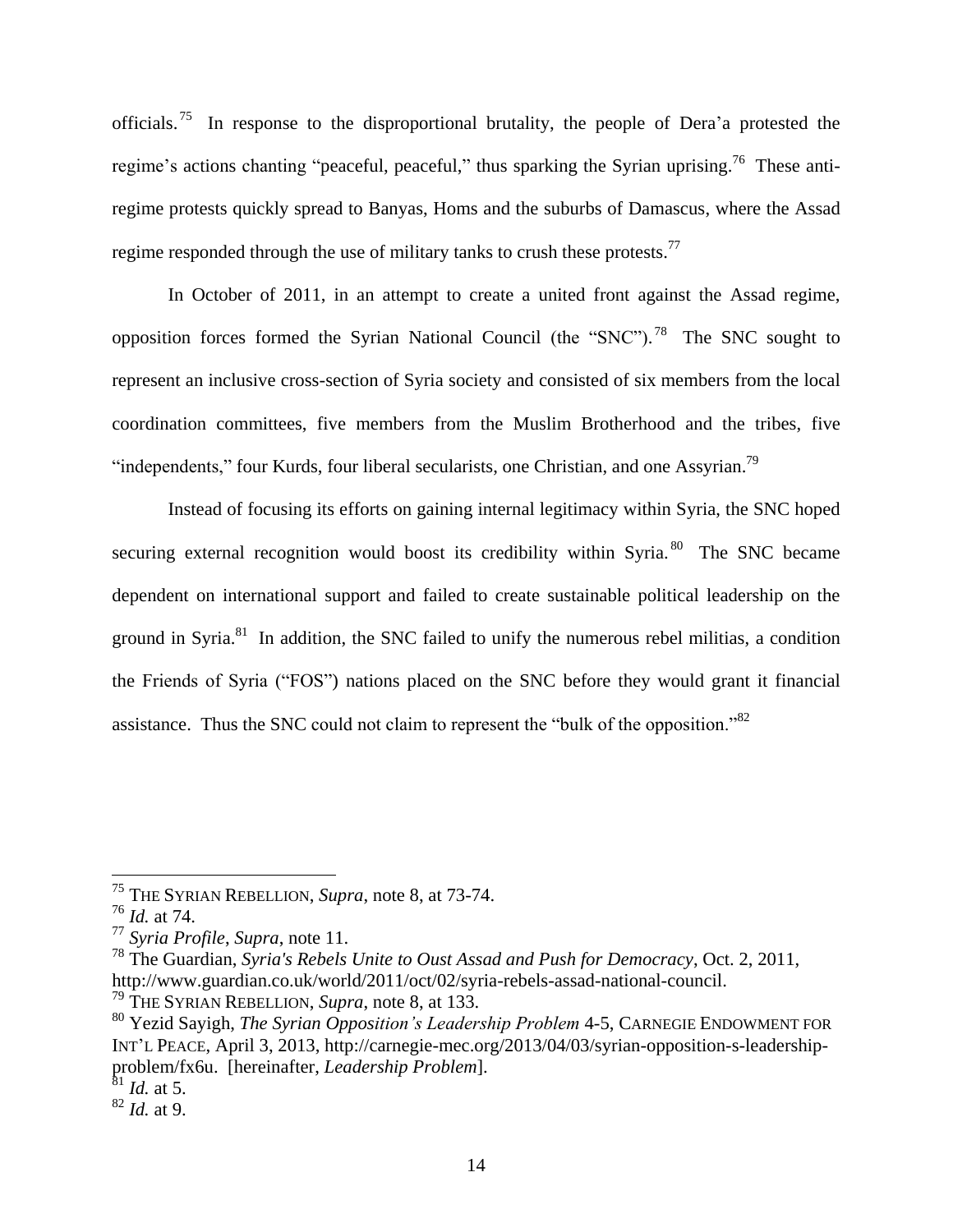The SNC also sought to gain control over the large but unstructured Free Syrian Army (the "FSA"), which was led by defecting Air Force Colonel Riad al-Assad.<sup>83</sup> In September of 2011, the SNC attempted to create a Joint Military Command of Revolutionary Military Councils, which would control 75 to 80 percent of the armed rebels, but it could not persuade the prominent Islamic brigades or credible commanders such as the heads of the Homs and Aleppo Military Councils to join their "unified command."<sup>84</sup>

Ultimately, the SNC did not unify the opposition because it could not gain support from "key minorities, religious and tribal figures," the business community or the rebel fighters. $85$  The SNC's inability to unify the opposition led Hilary Clinton to declare that the SNC could "no longer be viewed as the visible leader of the opposition" and the Western nations did not trust it to distribute any contributions for humanitarian assistance.<sup>86</sup>

The Syrian opposition sought to create a more diversified body that could earn widespread international recognition and domestic legitimacy.<sup>87</sup> Seeking military and economic aid, in November of 2012, about 90 percent of the opposition groups, including the SNC, united to form the 60 seat National Coalition.<sup>88</sup> It reserved seats for various ethnic and minority groups that were absent from the SNC, including three for the Kurdish community represented by the National Kurdish Council, three for the Turkmen community and one for the Syria Business

<sup>83</sup> *Id.*

<sup>84</sup> *Id.*

<sup>85</sup> Neil MacFarquhar and Hala Droubi, *With Eye on Aid, Syrian Opposition Sign Unity Deal*, N.Y. TIMES, Nov. 11, 2012, http://www.nytimes.com/2012/11/12/world/middleeast/syrianopposition-groups-sign-unity-deal.html?pagewanted=all&\_r=0. [hereinafter, *Eye on Aid*].

<sup>86</sup> *Leadership Problem*, *Supra*, note 80 at 14.

<sup>87</sup> *See generally Id.* at 3, 15.

<sup>88</sup> *Eye on Aid*, *Supra*, note 85.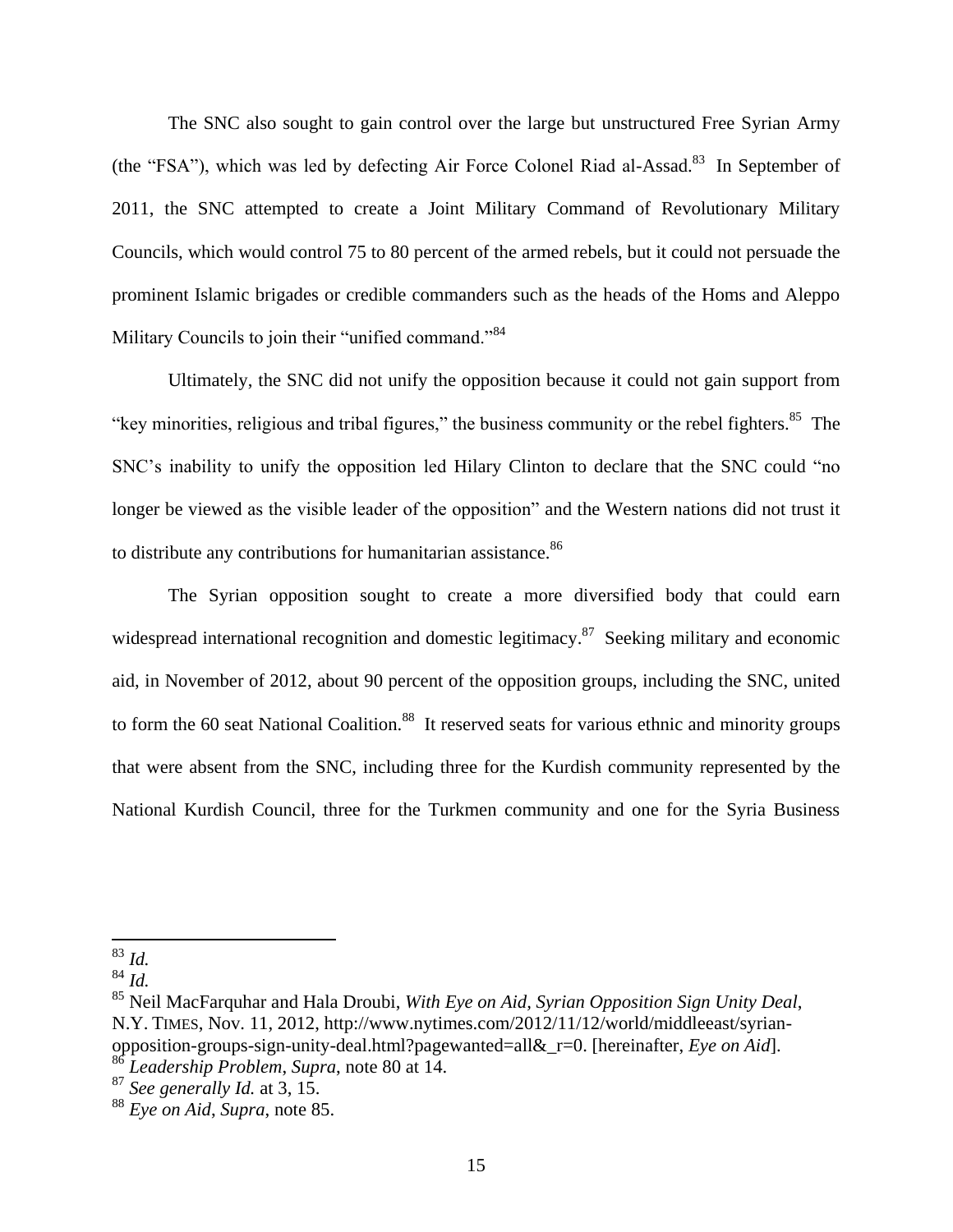Forum.<sup>89</sup> The National Coalition also reserved seats for representatives of each of Syria's 14 provinces and reserved up to five seats for the Alawite Community, an important minority group, because President Assad is a member of that sect of Shiite Muslims.<sup>90</sup> However, jihadist rebel groups, such as the Jabhat al-Nusra refused to join the National Coalition.<sup>91</sup>

Although the National Coalition claimed to "more broadly" represent the opposition than the SNC, the facts do not support the claim.<sup>92</sup> The opposition inside Syria holds 20 percent of the seats in the general secretariat, the leadership body of National Coalition, and a slightly lower figure than the 35 percent it held in the leadership body of the SNC.<sup>93</sup> In addition, although the National Council allocated 14 seats to the representatives from each of Syria's 14 provinces, only two of these representatives were physically based in Syria.<sup>94</sup>

At the National Coalition's first general assembly in Cairo, SNC members and associates constituted 60 percent of the delegates and failed to gain representation from the Syrian Kurdish Opposition parties.<sup>95</sup> The National Coalition's composition led one commentator to remark, "there was a large element of make-believe," when the FOS recognized the National Coalition as the "sole legitimate representative of the Syrian people," when it previously denied recognition to the SNC.<sup>96</sup>

 $\overline{a}$ 

<sup>96</sup> *Id.*

<sup>89</sup> France24, *Composition of New Syrian Opposition Coalition*, Dec. 11, 2012,

http://www.france24.com/en/20121112-syria-opposition-coalition-composition-khatib.

<sup>90</sup> *Leadership Problem*, *Supra*, note 80 at 15*; Eye on Aid, Supra*, note 85.

<sup>91</sup> *Timeline*, *Supra*, note 37.

<sup>92</sup> *Leadership Problem*, *Supra*, note 80 at 15.

<sup>93</sup> *Id.*

<sup>94</sup> *Id.*

<sup>95</sup> *Id.* at 16.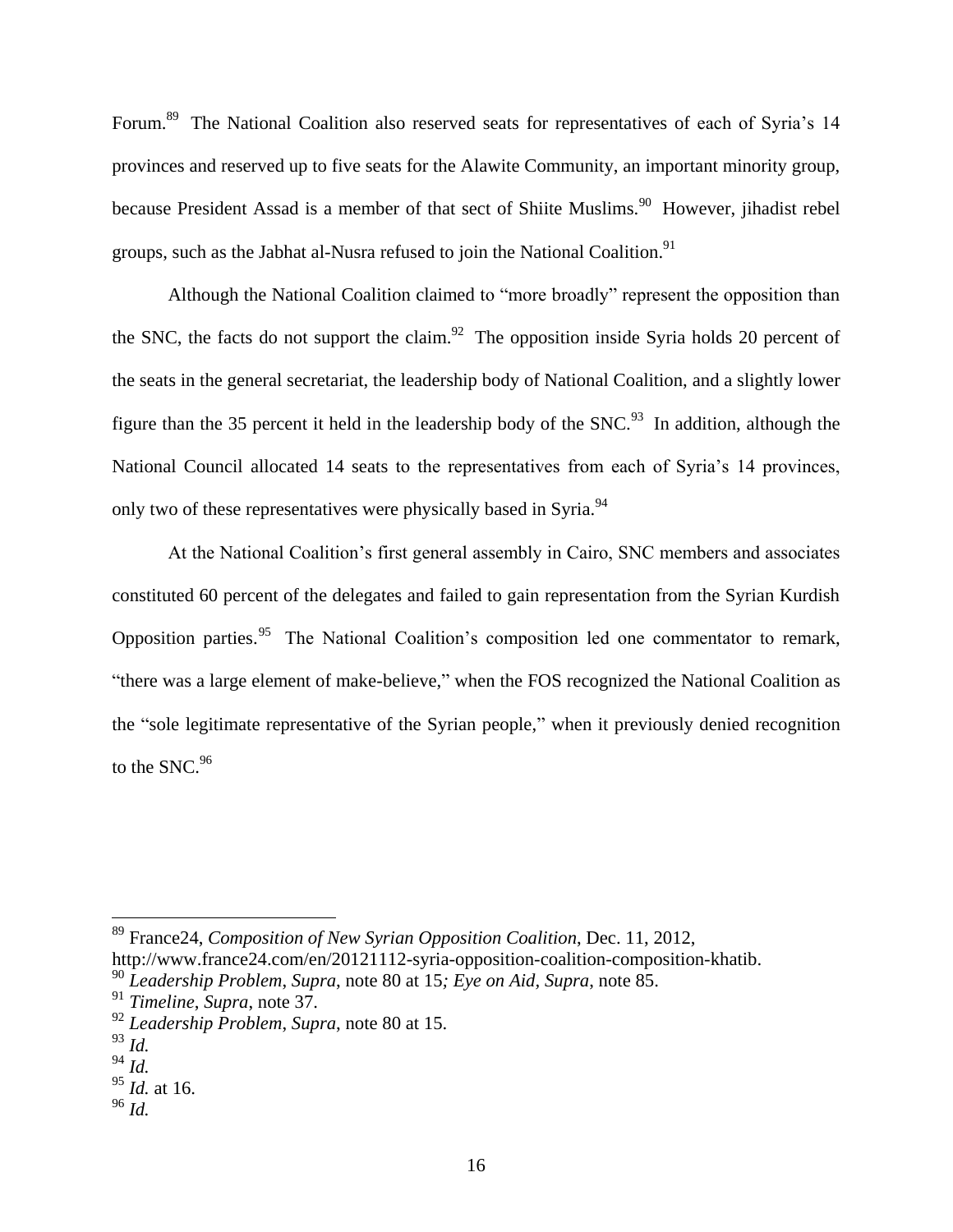#### **IV. Current Legal Status of the National Coalition**

When United States President Barack Obama recognized the National Coalition as the "legitimate representative of the Syrian people in opposition to the Assad regime," he referred to it as a "big step."<sup>97</sup> It was a politically and economically significant event for the National Coalition to receive international recognition as the "representatives of the Syrian people." That designation, however, did not create any "new legal basis" for the United States to arm the Syrian rebels or intervene militarily against the Assad regime.<sup>98</sup>

The United States may be able to arm an insurgent group, without violating the nonintervention principle of the United Nations, if the entity qualifies as a state.<sup>99</sup> As a signatory to the 1933 Montevideo Convention on the Rights and Duties of States, the United States can only recognize a state if it fulfills four criteria.<sup>100</sup> The entity seeking recognition must have (a) a permanent population; (b) a defined territory the group controls; (c) a governing structure; and (d) the capacity to enter into relations with other states.<sup>101</sup>

The only way under international law the United States may find it legal to directly arm the rebels with lethal assistance is if the National Coalition gains control of a substantial part of Syrian territory and becomes "more inclusive and can legitimately claim to represent the

http://online.wsj.com/article/SB10001424127887324339204578173272657834096.html. [hereinafter, *U.S. Formally Recognizes*].

<sup>97</sup> Nour Malas and Jay Solomon, *U.S. Formally Recognizes Syria's Main Rebel Group*, Wall Street Journal, Dec. 12, 2012,

<sup>98</sup> *U.N. Rules, Supra*, note 16.

<sup>99</sup> *Id.*

 $100$  165 L.N.T.S 19.

<sup>101</sup> *Id. see* Carl Schreck, *US Stops Short of Legal Recognition of Syrian Rebels*, RIA NOVOSTI, Dec 13, 2012, http://en.rian.ru/politics/20121213/178118600.html.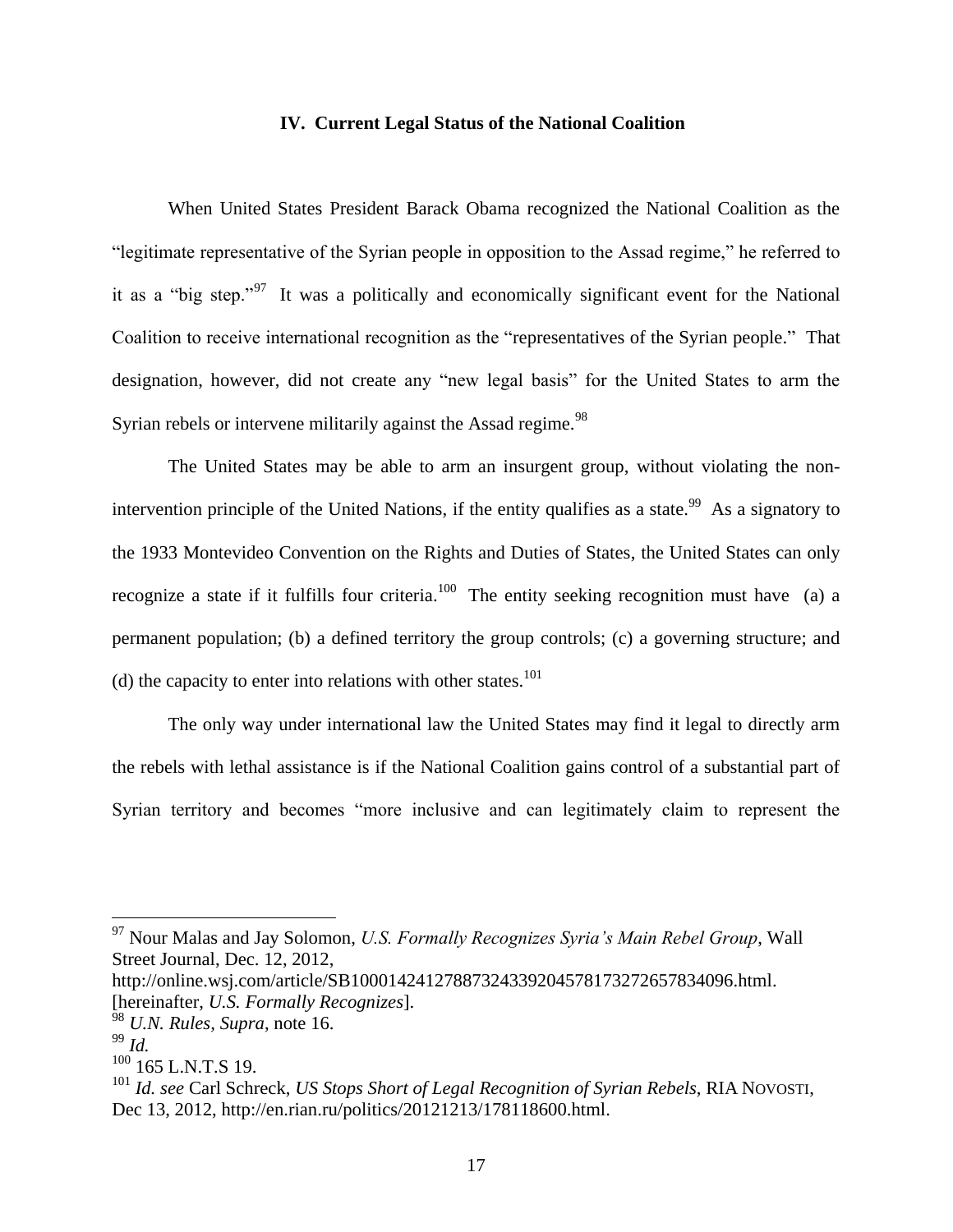majority of Syrians."<sup>102</sup> If the National Coalition fulfills those criteria and then requests weapons, there might be a legal basis for intervention in the Syrian conflict.<sup>103</sup> Currently, any foreign military assistance or intervention would be viewed as an "illegal interference" into the internal affairs of Syria, a violation of the second principle of the Charter of the United Nations.<sup>104</sup>

President Obama granted the National Coalition political recognition because the United States determined that it was "reflective and representative enough of the Syrian people."<sup>105</sup> Similarly, the United Kingdom recognized the National Coalition because it formed "a broad and representative Opposition that reflects the full diversity of the Syrian people." <sup>106</sup> The international community was thus able to support the new Coalition because it increased its legitimacy and credibility among women, minorities, religious leaders, civil society and was able to gain the participation of the local councils. $107$ 

Although the Syrian National Coalition gained political recognition as the "legitimate representative of the Syrian people," it has not received any formal diplomatic recognition. Unlike in the case of the Libyan uprising, neither the United States nor any other nation has been willing to formally recognize the Syrian opposition movement as the "government of Syria."<sup>108</sup>

<sup>102</sup> *U.N. Rules*, *Supra*, note 16.

<sup>103</sup> *Id.*

<sup>104</sup> Declaration on Principles of International Law, *Supra*, note 55.

<sup>105</sup> *U.S. Formally Recognizes*, *Supra*, note 97.

<sup>&</sup>lt;sup>106</sup> Announcement, United Kingdom Foreign and Commonwealth Office, Foreign Secretary Welcomes Doha Agreement on Syrian Opposition, William Hague, United Kingdom Foreign Secretary (Nov. 11, 2012), https://www.gov.uk/government/news/foreign-secretary-welcomesdoha-agreement-on-syrian-opposition.

<sup>107</sup> Office of the Spokesperson, U.S. Department of State, Fact Sheet, *U.S. Government Assistance to Syria,* Feb. 22, 2013, http://www.state.gov/r/pa/prs/ps/2013/02/205092.htm. [hereinafter, February 2013 Fact Sheet].

<sup>108</sup> *U.N. Rules*, *Supra*, note 16.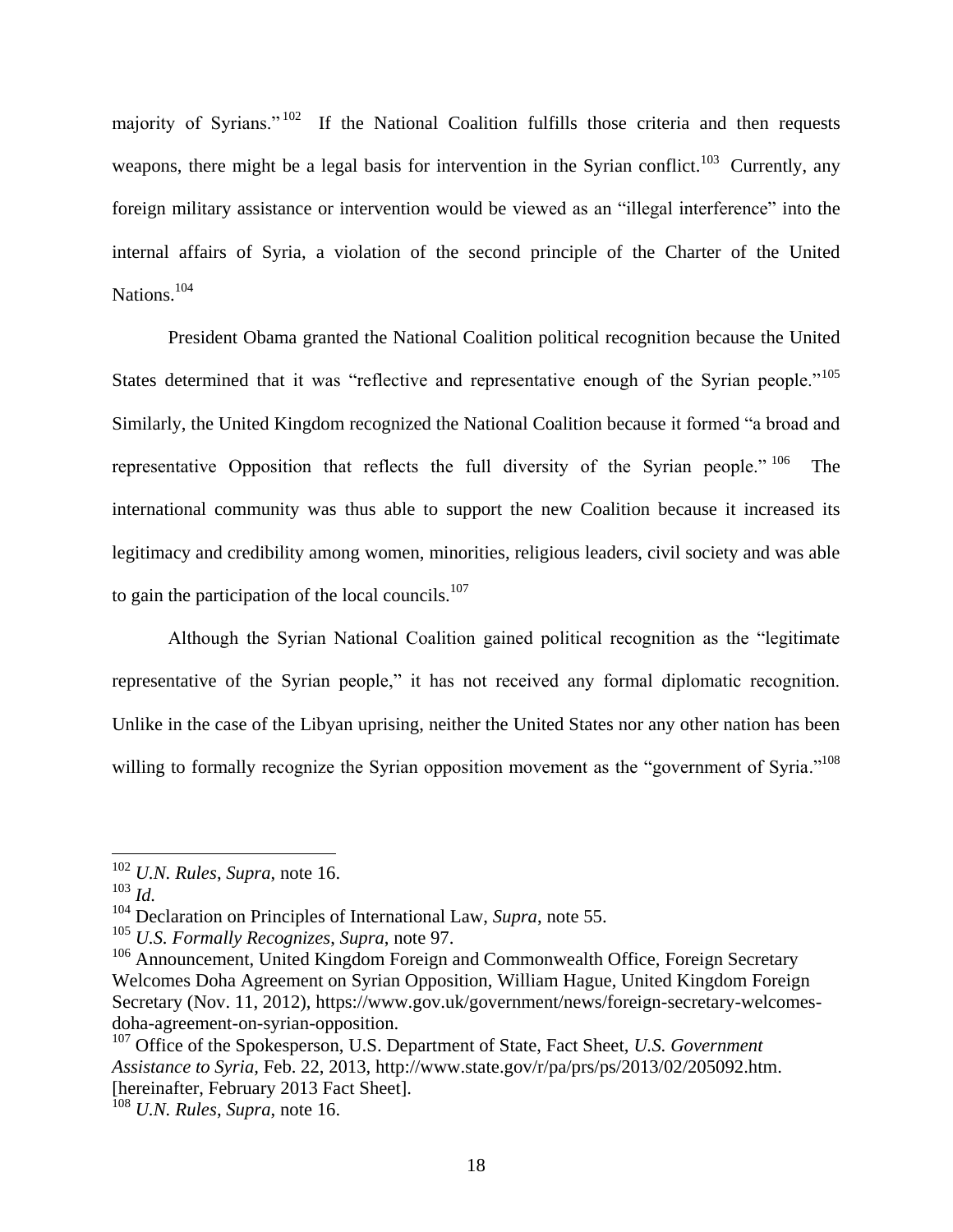The international community continues to maintain formal diplomatic relations with the Assad government and treats his regime as the legal government of Syria.<sup>109</sup>

France, one of the first nations to supply the Libyan Transitional Council with financial assistance and military support, believed the Syria rebels have not "been as organized and have no hold on significant amounts of territory," sufficient to serve as the government of Syria.<sup>110</sup> Although France granted permission to the National Coalition to appoint an ambassador to France, the new ambassador will not be able to use the Syrian embassy in France because it belongs to the Assad government.<sup>111</sup>

The Arab world has been more supportive of the National Coalition. In February of 2013, Qatar became the first nation to hand over a Syrian embassy and to provide full diplomatic status to the ambassador from the National Coalition.<sup>112</sup> A month later, the Arab League formally handed over Syria's seat to the National Coalition and allowed its member nations to arm the Syrian rebels.<sup>113</sup> The National Coalition will not be able to acquire Syria's seat in the United Nations, however, because Russia and China will likely block any attempts.<sup>114</sup> At this

<sup>109</sup> *See e.g.*, Office of the Historian, U.S. Department of State, *A Guide to the United States' History of Recognition, Diplomatic, and Consular Relations, by Country, since 1776: Syria*, http://history.state.gov/countries/Syria.

<sup>&</sup>lt;sup>110</sup> Cowell and Erlanger, *Supra*, note 39.

<sup>111</sup> Steven Erlanger, *France to Let Syria Council Establish Ambassador*, N.Y. TIMES, Nov. 17, 2012, http://www.nytimes.com/2012/11/18/world/middleeast/syrian-opposition-council-toestablish-envoy-in-france.html? r=0 (stating France will find housing and an office for the new ambassador).

<sup>112</sup> BBC News, *Syria Crisis: Qatar Handing Embassy Over to Opposition*, Feb. 13, 2013, http://www.bbc.co.uk/news/world-middle-east-21442871.

<sup>113</sup> BBC, *Opposition Takes Syria Seat at Arab League Summit*, Mar. 26, 2013, http://www.bbc.co.uk/news/world-middle-east-21936731.

<sup>&</sup>lt;sup>114</sup> Yezid Sayigh, *The Syrian Opposition's Very Provisional Government*, CARNEGIE ENDOWMENT FOR INT'L PEACE, Mar. 28, 2013, http://carnegie-mec.org/2013/03/28/syrianopposition-s-very-provisional-government/fu0z. [hereinafter *The Syrian Opposition's Very Provisional Government*].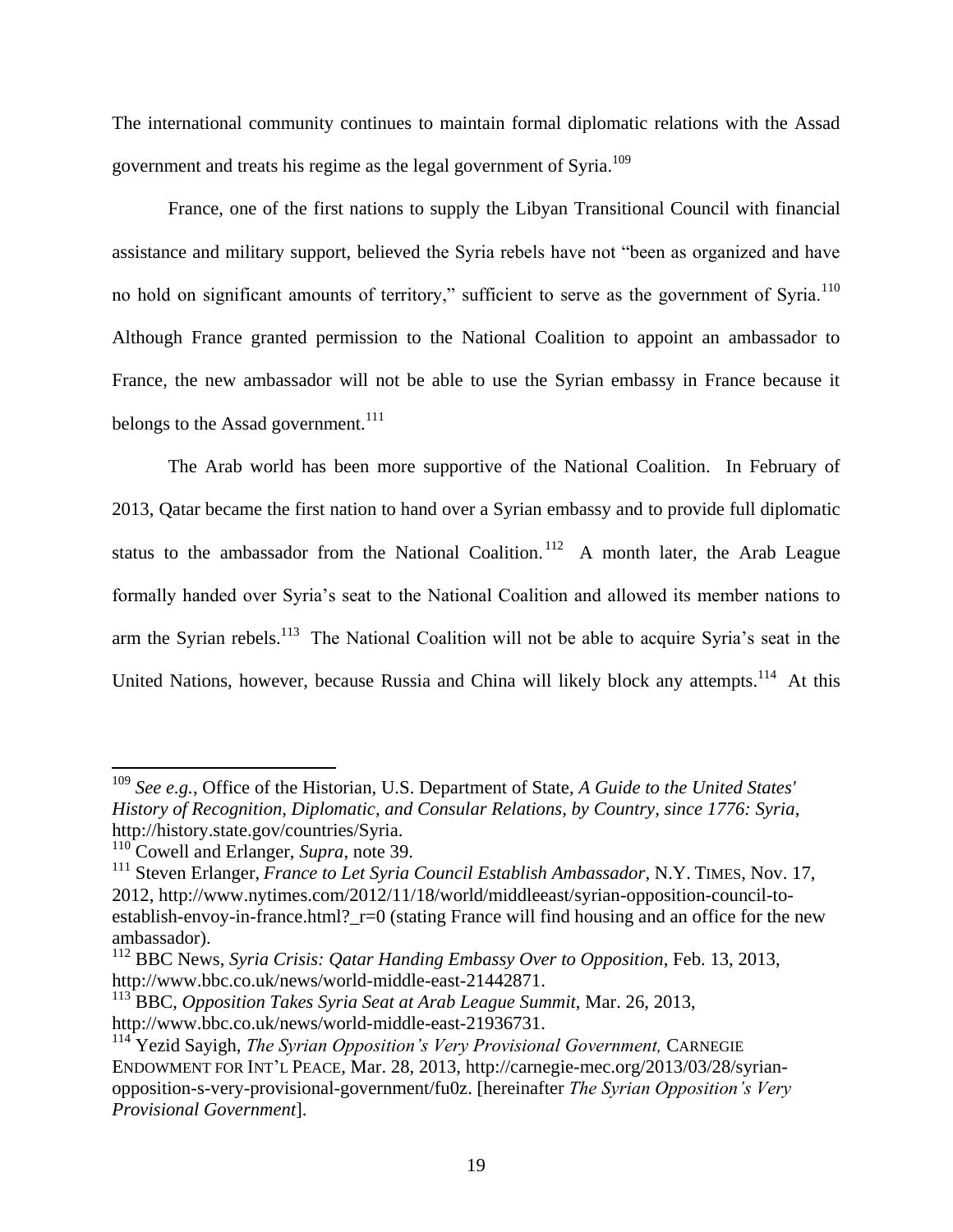time, therefore, further diplomatic recognition will not help the National Coalition gain any further legitimacy.<sup>115</sup>

The National Coalition can further increase its legitimacy by acquiring "control and governance" of a substantial part of Syrian territory.<sup>116</sup> Although the National Coalition claims to control territory that covers 100,000 square kilometers and includes 10 million residents or 40 percent of the population, it must demonstrate it can adequately govern these areas better than the Islamic rebels.<sup>117</sup> Currently, the opposition forces have "the upper hand" in the northern and eastern parts of Syria.<sup>118</sup> The rebels also control over half of Aleppo, Syria's largest city and most of the border crossings with Turkey and Iraq.<sup>119</sup> But the Assad government has maintained control over the coasts and the Alawite Mountains and has fought off the rebels in Damascus.<sup>120</sup> In addition, President Assad still has considerable support from the Syrian population, but it remains to be seen if his support will be sustained.<sup>121</sup>

Many Christians, which constitute 10 percent of the population, and significant numbers of Druze and Kurds, support Assad because they believe he will protect the minorities better than

<sup>115</sup> *Id.*

<sup>116</sup> *See* Zegveld, *Supra*, note 36.

<sup>117</sup> *The Syrian Opposition's Very Provisional Government*, *Supra*, note 114.

<sup>118</sup> Fouad Ajami, Op-ed, *John Kerry's Syrian Second Chance,* WALL STREET JOURNAL, Feb. 27, 2013, http://online.wsj.com/article/SB10001424127887323884304578328680964414790.html.

<sup>119</sup> *Leadership Problem*, *Supra*, note 80, at 29.

 $120$   $\overline{Id}$ .

<sup>121</sup> Jeremy Bowen, *Syria Rebels Gain Foothold in Damascus*, BBC, Jan. 28, 2012, http://www.bbc.co.uk/news/world-middle-east-16771542. [hereinafter Bowen].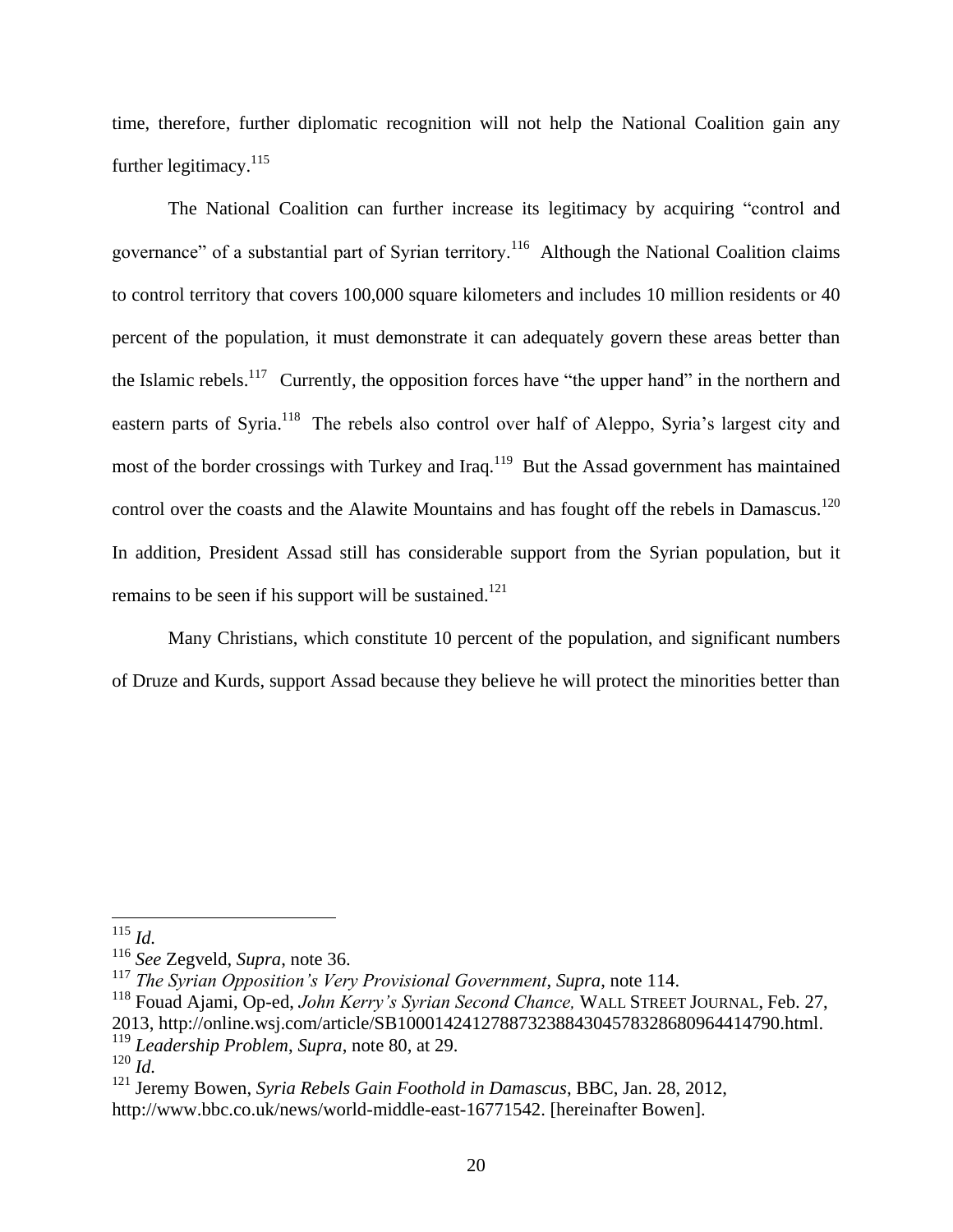the Sunni opposition.<sup>122</sup> In addition, the Alawite community, which constitutes 12 percent of the Syrian population, supports the Assad regime because he is an Alawite.<sup>123</sup>

The Alawites were a traditionally disadvantaged group prior to the Assad regime, but under the Assad regime they maintain a prominent role in the Syrian military and society and would be afraid to lose their privileged stature under a potentially Sunni Muslim government.<sup>124</sup> Although there have been considerable defections from the Syrian army, the Assad government has benefited from strong military support.<sup>125</sup> Similar to the Arab Spring protests in Bahrain, if Assad can keep control of the military, the opposition will have a tough time ousting Assad.<sup>126</sup>

The United States believes the National Coalition must increase its legitimacy among the Syrian people and continue to prove that it can be a viable alternative to the Assad government.<sup>127</sup> If the National Coalition can continue to unify itself, be inclusive of a broader range of Syrian communities and isolate the extremist elements of the opposition, there is a better chance the international community will feel it is legally permissible to arm the rebels.<sup>128</sup>

<sup>122</sup> *Id. See* United States Department of State, Syria-International Religious Freedom Report 2011, http://www.state.gov/j/drl/rls/irf/religiousfreedom/index.htm#wrapper.

<sup>123</sup> Bowen, *Supra*, note 121. *See* Andrew Parasiliti, *It's Time to Engage Iran, Russia on Syria*, AL- MONITOR, July 25, 2012, http://www.al-monitor.com/pulse/originals/2012/al-monitor/battlefor-syria-just-getting-st.html#ixzz2OQhR6hTG.

<sup>124</sup> Zoltan Barany, *Comparing the Arab Revolts Comparing the Arab Revolts: The Role of the Military*, 22 J. DEMOCRACY, 28, 36 (2011) [hereinafter Barany]. However, on March 24, 2013, 50 Syrian Alawites gathered in Cairo to express their support for the National Coalition. It was the first time that members of the Alawite community have publicly supported the rebels. The support for the National Coalition developed out of fears that if the Assad's regime fails, they will be targeted by the jihadist rebels. *See* Aya Batrawy, *Members of Syrian Leader's Sect Backing Rebels*, ASSOCIATED PRESS, Mar. 25, 2013,

http://abcnews.go.com/International/wireStory/members-syrian-leaders-sect-backing-rebels-18802551#.UU\_YKhm9aQc.

<sup>125</sup> *Id*.

<sup>126</sup> Barany, *Supra*, note 124*.*

<sup>127</sup> Tony Karon, TIME*, U.S. Steps Up Aid, but Syria's Rebels Want Arms*, Mar. 1, 2013, http://world.time.com/2013/03/01/u-s-steps-up-aid-but-syrias-rebels-want-arms/.

<sup>128</sup> February 2013 Fact Sheet, *Supra*, note 107; *see also U.N. Rules*, *Supra*, note 16.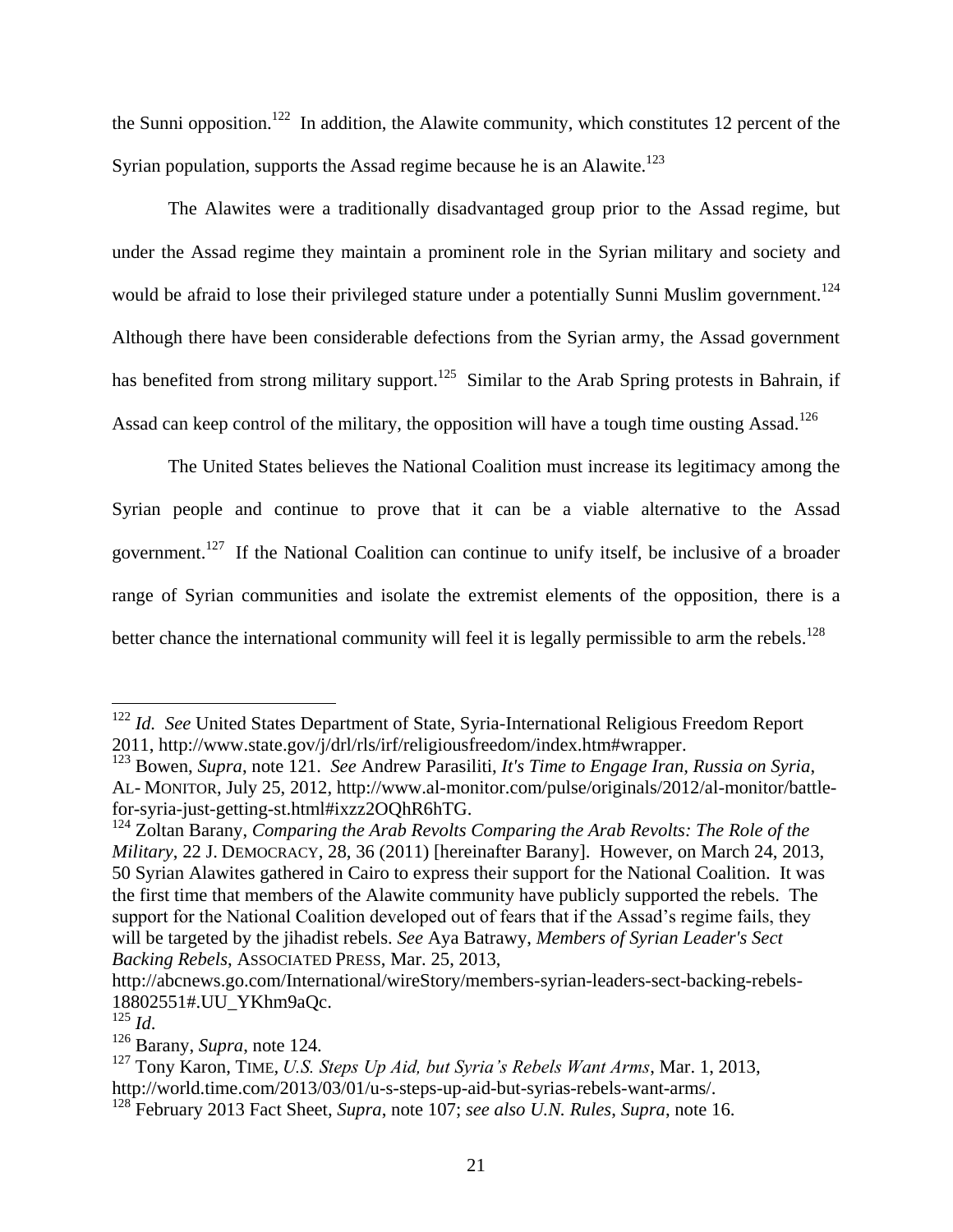Alternatively, the United States might be able to arm the rebels or militarily intervene in Syria using the precedent that the Clinton administration established with the 1999 NATO bombing campaign of Kosovo, which protected the Kosovars from further "ethnic cleansing" perpetrated by the Serbs and Slobodan Milosevic.<sup>129</sup> Although most international lawyers did not view the intervention in Kosovo as "strictly legal," they found it morally legitimate.<sup>130</sup> However, if the humanitarian atrocities continue in Syria, and the National Coalition does not meet the qualifications for recognition as the "government of Syria," the United States may feel intervention is "morally, if not legally" justified.<sup>131</sup>

In March of 1999, after 300,000 Kosovars had been expelled from their homes and "ethnic cleansing" was commonly occurring, President Clinton authorized a NATO air strike against Serbia.<sup>132</sup> NATO conducted more than 30,000 sorties over 11 weeks and impaired Serbia's ability to wage war on the Kosovars.<sup>133</sup> That campaign took place entirely without the authorization of the U.N. Security Council.<sup>134</sup> In addition, the International Criminal Tribunal for the former Yugoslavia indicted Milosevic for crimes against humanity.<sup>135</sup> The joint military and diplomatic campaign forced Serbia to withdraw its troops from Kosovo.<sup>136</sup> The campaign's success allowed 700,000 Kosovars to return home two weeks after the fighting ended.<sup>137</sup>

<sup>129</sup> *U.N. Rules*, *Supra*, note 16.

<sup>130</sup> *Id.*

 $^{131}$  *Id.* 

<sup>132</sup> Fouad Ajami, Op-ed, *A Kosovo Model for Syria*, WALL STREET JOURNAL, Feb. 10, 2012, http://online.wsj.com/article/SB10001424052970204369404577211143509449410.html. [hereinafter, *Kosovo Model*].

<sup>133</sup> *Id.*

<sup>134</sup> *Id.*

<sup>135</sup> Jon Western and Joshua S. Goldstein, *Humanitarian Intervention Comes of Age Lessons From Somalia to Libya,* 90 FOREIGN AFF. 48, 53 (2011). [hereinafter Humanitarian Intervention]. <sup>136</sup> *Id.*

<sup>137</sup> *Kosovo Model, Supra*, note 132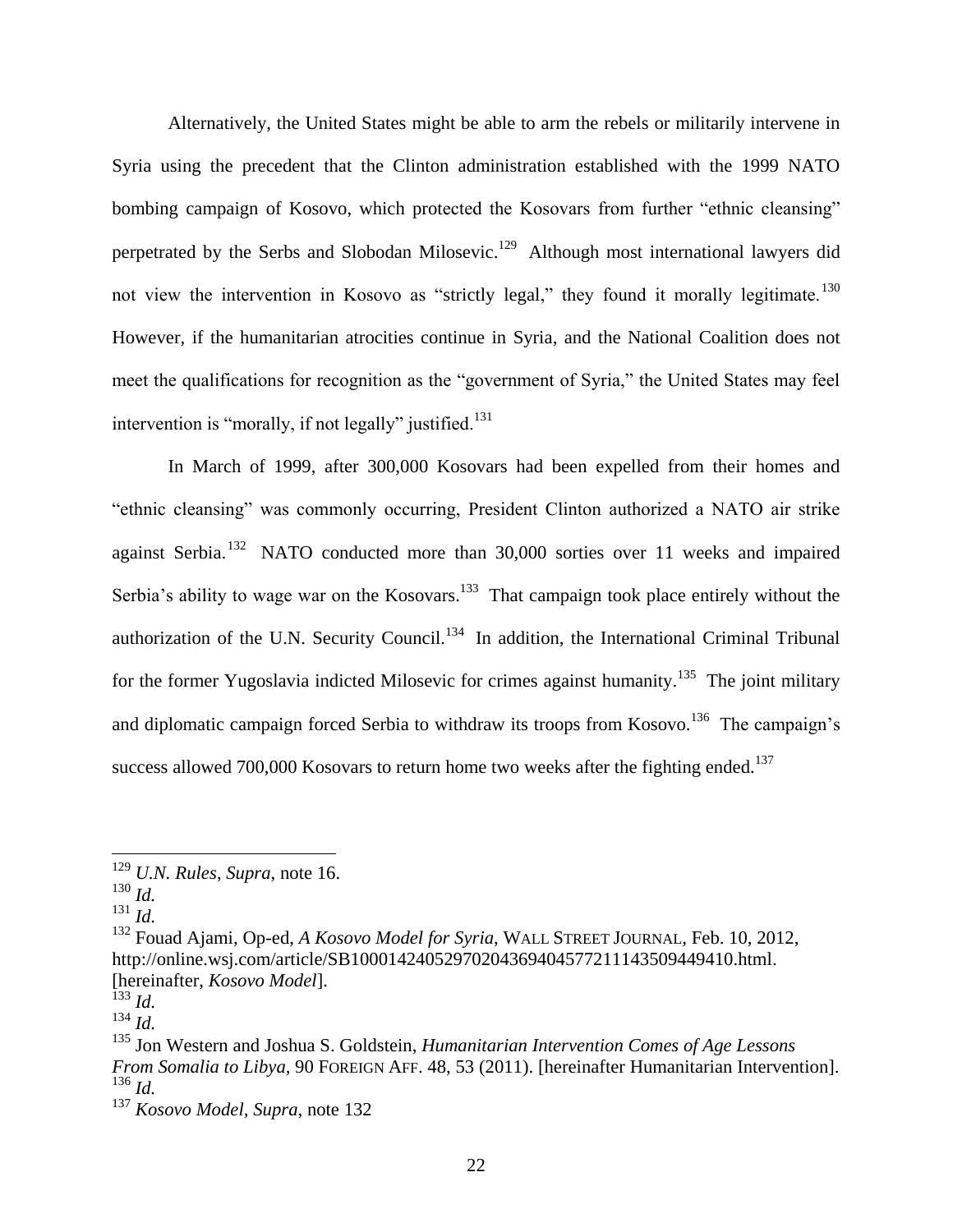In addition, the international community used this humanitarian model to authorize an Australian led military force to help East Timor in their secession from Indonesia in 1999.<sup>138</sup> Similar regional military forces with the assistance of the U.N. or European powers were used to protect citizens in Sierra Leone, Liberia and Côte d'Ivoire (Ivory Coast).<sup>139</sup>

Similar to Kosovo, Syria faces an immense humanitarian crisis. Almost three and a half million Syrians have been displaced from their homes.<sup>140</sup> If diplomacy fails, President Obama might be able to apply the moral precedent used in Kosovo and intervene in Syria to prevent further massacres.<sup>141</sup>

#### **V. Suggestions for the National Coalition and Potential Problems**

The long-term viability of the National Coalition will be based on its ability to expand its operations from exile in Cairo and develop a governing structure on the ground in Syria that can lead the Syrian people.<sup>142</sup> It must take a proactive role in shaping the future of all diplomatic, political and military decisions in Syria, whether or not the Assad government falls.<sup>143</sup>

In December of 2012, the National Coalition formed a military arm with the Supreme Military Council that has the support of 260 rebel commanders.<sup>144</sup> In order to demonstrate their effectiveness as a broad based governing body, the National Coalition must further expand its

<sup>138</sup> *Humanitarian Intervention*, *Supra*, note 135.

<sup>139</sup> *Id.*

<sup>140</sup> March 2013 Fact Sheet*, Supra*, note 5.

<sup>141</sup> *See e.g. U.N. Rules*, *Supra*, note 16.

<sup>142</sup> *Leadership Problem*, *Supra*, note 80, at 3.

<sup>143</sup> *Id.* at 16.

<sup>144</sup> Neil MacFarquhar and Hwaida Saad, *Rebel Groups in Syria Make Framework for Military*, N.Y. TIMES, Dec. 7, 2012, http://www.nytimes.com/2012/12/08/world/middleeast/rebel-groupsin-syria-make-framework-for-military.html?pagewanted=1& $r=0$ .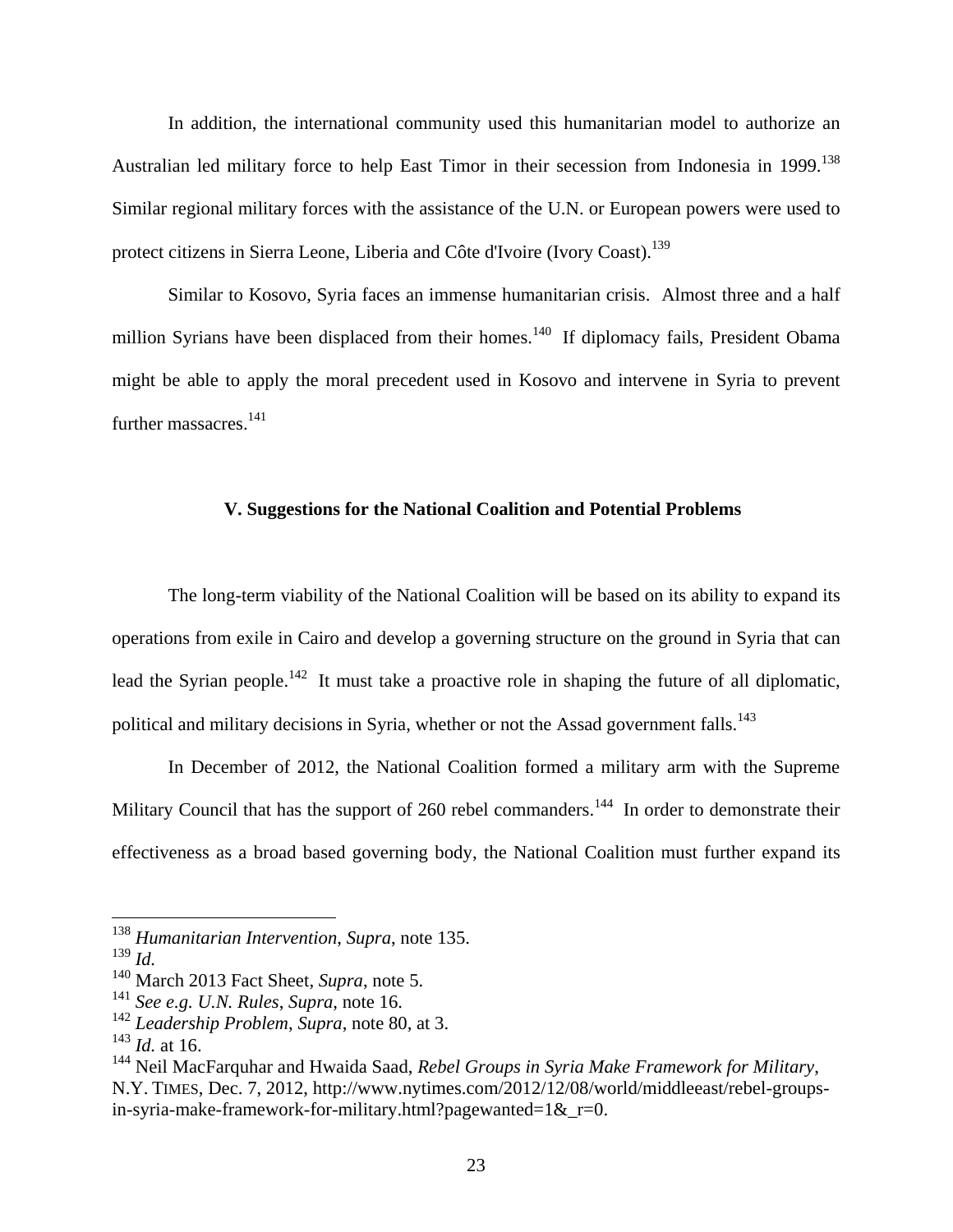military arm and unite it with the Free Syrian Army and other rebel groups.<sup>145</sup> This body must establish itself as a moderate opposition movement that can control the fighters and prevent the ijhadist rebels from gaining control of Syrian territory.<sup>146</sup>

Although there is no official count of rebel brigades, they have been prominently involved in crucial battles in Aleppo, Homs and Damascus.<sup>147</sup> The jihadists rebels, however, could represent as much as half of the armed rebels and have joined forces to form the Liberation Front for Syria.<sup>148</sup> The Islamist brigades also have been receiving the majority of the arms shipments that Oatar and Saudi Arabia donated to the rebels.<sup>149</sup>

The potential that the fall of Assad could create a vacuum that would allow Al-Qaeda and other Sunni Muslims extremists to gain control of Syria has caused hesitation in the international community's support for the National Coalition.<sup>150</sup> Some commentators even believe that the only certain outcome from the Syrian uprising is that the jihadists will have a major presence in Syria.<sup>151</sup>

<sup>145</sup> Peter Juul and Ken Sofer, *Planning for Syria in the Near and Long Terms*, CENTER FOR AMERICAN PROGRESS, Dec. 17, 2012,

http://www.americanprogress.org/issues/security/news/2012/12/17/48199/planning-for-syria-inthe-near-and-long-terms/.

 $\frac{146}{147}$  *Id.*<br> $\frac{147}{6}$  *Fd.* 

<sup>147</sup> Ed Husain, National Review, *Syria: Why al-Qaeda is Winning*, Aug. 23, 2012, http://www.nationalreview.com/articles/314685/syria-why-al-qaeda-winning-ed-husain. [hereinafter *al-Qaeda*].

<sup>148</sup> Mariam Karouny, Reuters, *Syria's Islamist Rebels Join Forces Against Assad*, Oct. 11, 2012, http://www.reuters.com/article/2012/10/11/us-syria-crisis-rebels-idUSBRE89A0Y920121011.

<sup>&</sup>lt;sup>149</sup>David E. Sanger, *Rebel Arms Flow Is Said to Benefit Jihadists in Syria*, N.Y. TIMES, Oct. 14, 2012, http://www.nytimes.com/2012/10/15/world/middleeast/jihadists-receiving-most-arms-sentto-syrian-rebels.html?pagewanted=all.

<sup>150</sup> *Id.*

<sup>151</sup> *al-Qaeda*, *Supra*, note 147.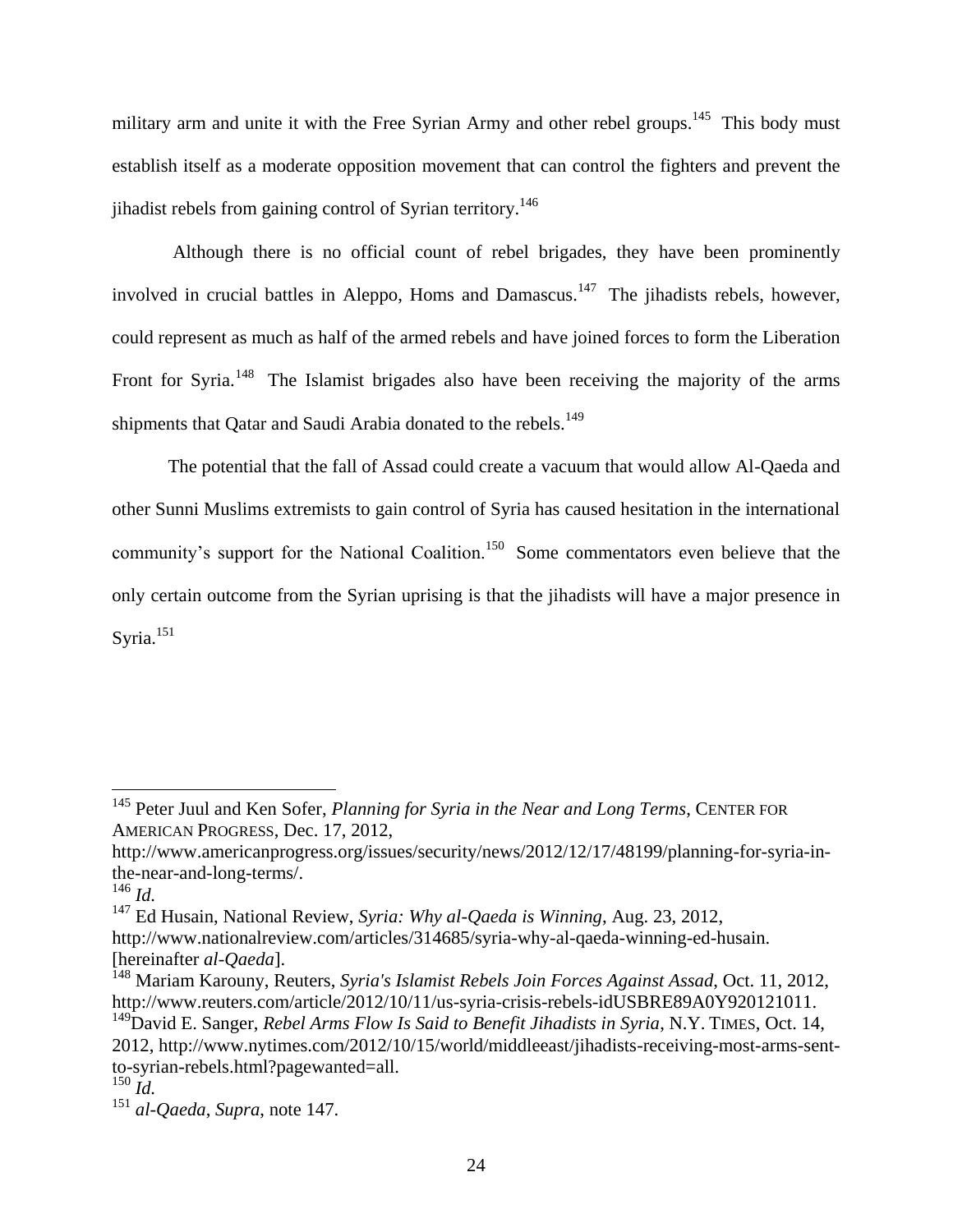In addition, the National Coalition must also gain the trust and respect of the minorities including Alawites, Christians, Druze and Kurds.<sup>152</sup> It must be able to convince them that it can function as a viable government that will protect the rights of those groups in case the Assad government falls. The National Coalition must begin to demonstrate their effectiveness as a future transitional government by securely delivering medical and humanitarian aid to the four million Syrians who are in need of assistance.<sup>153</sup> As National Coalition Chairman al-Khatib admitted, "much of the relief aid has been stolen or looted by gangs exploiting the security anarchy."<sup>154</sup>

The National Coalition must improve the delivery of humanitarian aid or the Islamist rebel groups who have been quicker and more efficient delivering humanitarian aid to the rebel controlled areas will dominate any transitional body.<sup>155</sup> These issues have led to limited nonlethal aid for the National Coalition and the recent resignation of Mouaz al-Khatib, the leader of the National Coalition since its beginning stages.<sup>156</sup> If the National Coalition can successfully adopt these measures, it will play a much more prominent role in Syria's future.

## **VI. Larger Lessons from the Syrian Arab Spring**

<sup>152</sup> Chibli Mallet et al., *A Strategy Under International Law: How to End the Assad Dictatorship While Restoring Nonviolence to the Syrian Revolution*, 53 Harv. Int'l L.J. 144,148 (2012).

<sup>153</sup> March 2013 Fact Sheet, *Supra*, note 5.

<sup>154</sup> *Leadership Problem, Supra*, note 80, at 20.

<sup>155</sup> *Id.* at 19.

<sup>156</sup> *Id.*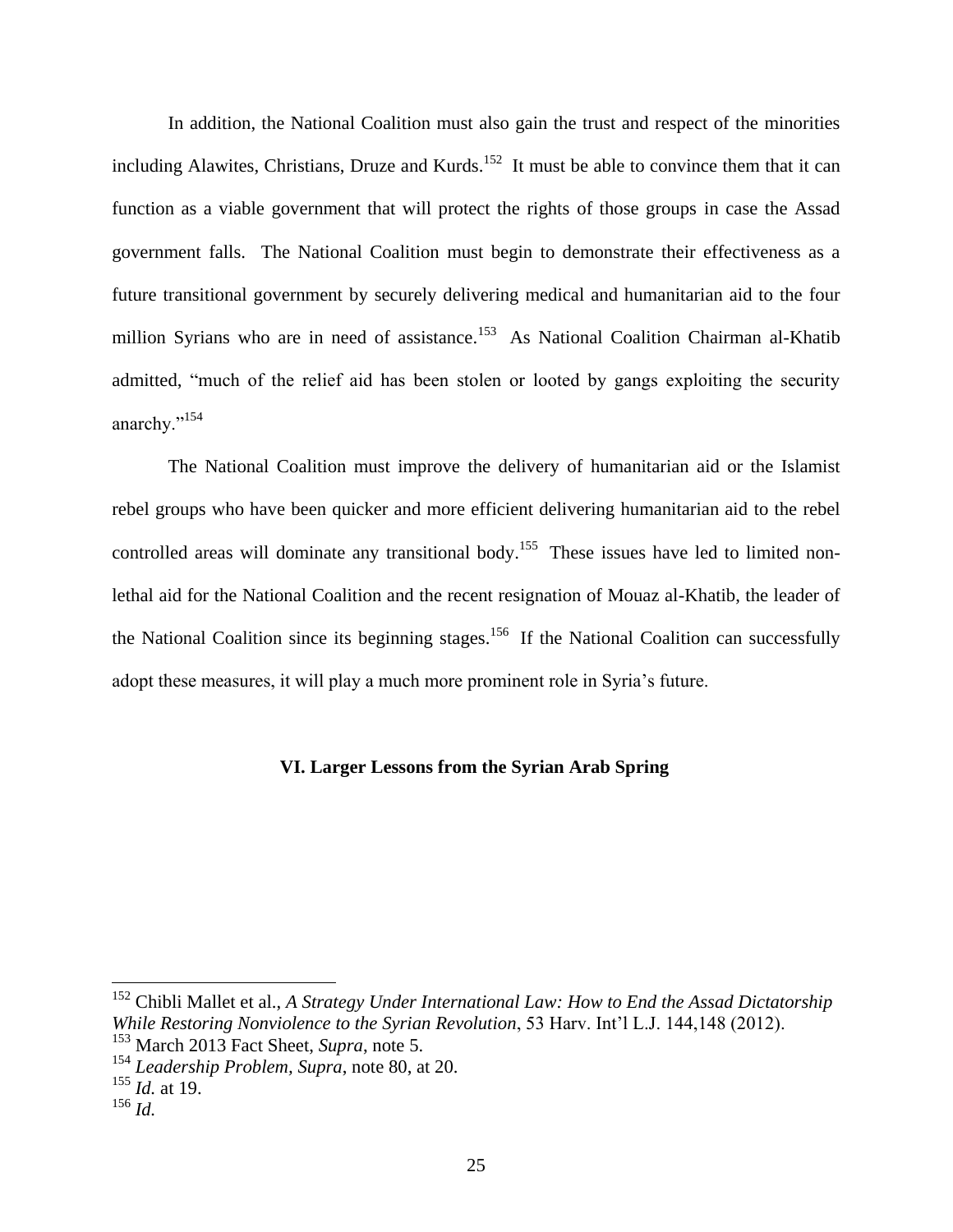The so-called Arab Spring has been portrayed in the media as "popular uprisings with democratic aspirations."<sup>157</sup> Revolutions usually consist of "many groups hostile to the existing government, but not necessarily for the same reason."<sup>158</sup> In the case of the Syria uprising, former United States Secretary of State Henry Kissinger argues that the Syrian Arab Spring is not a battle between democracy and a dictatorship, but a "fight of various ethnic groups for preeminence."<sup>159</sup>

Although one report found that out of the Arab Spring countries, Libya had the smallest hope for democracy, the Syrian people's chance for developing a true democracy are not that much greater.<sup>160</sup> In a post-Assad world, the lack of existing political structures in Syria will present great obstacles in the establishment of any model of democratic governance.<sup>161</sup> Since the Syrian people have suffered under a quasi-totalitarian rule for 43 years, they will face an uphill battle to establish a political system, a democracy or authoritarian rule.<sup>162</sup> According to the 2011-2012 World Press Freedom Index, Syria is ranked 176th out of 179 nations in press freedom.<sup>163</sup> Syria was also ranked 164th out of 167 nations on the Economist's 2012 Democracy Index.<sup>164</sup>

<sup>157</sup> India A.R. Lakshmanan, *Kissinger Sees Little Hope for Mideast Peace,* BLOOMBERG, *Arab Spring*, Mar. 16, 2013, http://www.bloomberg.com/news/2013-03-15/kissinger-sees-little-hopefor-mideast-peace-arab-spring.html. [hereinafter *Kissinger Sees*].

<sup>158</sup> *Id.*

<sup>159</sup> *Id.*

<sup>160</sup> Lucas Way, *Comparing the Arab Revolts: The Lessons of 1989*, 22 J. DEMOCRACY, 17, 25 (2011).

<sup>&</sup>lt;sup>161</sup> Bassma Kodmani, Ex-member of the Syrian National Council, Building a New Syria: Elements of a Political Settlement, Address Before the Carnegie Endowment for International Peace (Nov. 9, 2012), transcript available at http://carnegieendowment.org/2012/11/09/elementsof-political-settlement/eq5q.

 $^{162}$ *Id.* 

<sup>163</sup> Reporters Without Borders, *2013 World Press Freedom Index: Dashed Hopes Follow Spring*, 2013, http://en.rsf.org/press-freedom-index-2013,1054.html. The ranking is partly based on a questionnaire sent to 18 freedom of expression NGOs and 150 correspondents and other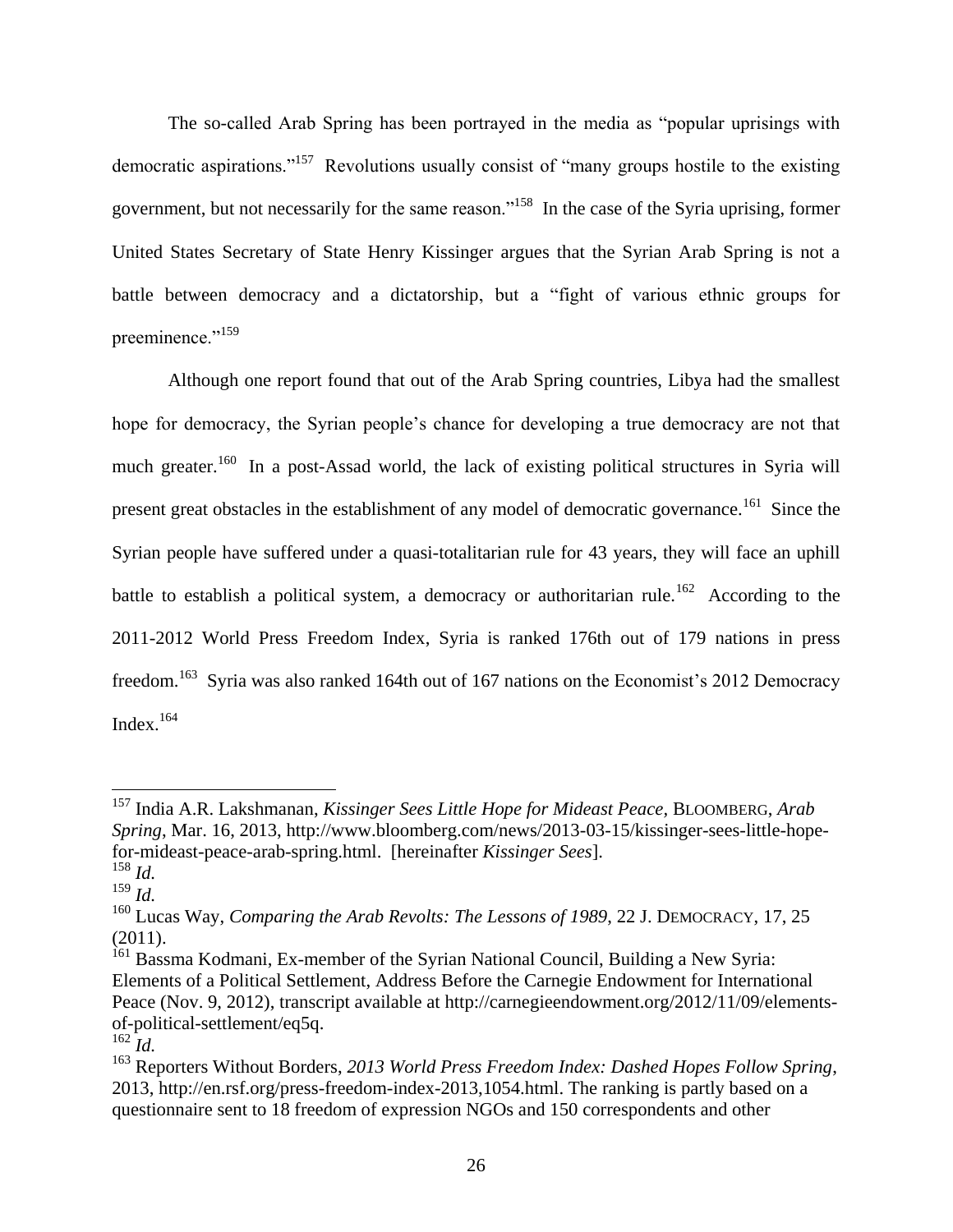Unlike Libya, the Syrian Revolution is not a conflict between the Assad regime and the rest of the nation.<sup>165</sup> Both the Assad government and the rebels have supporters, and there are many Syrians who do not like the regime, but are concerned about a future Syria under a jihadist rule.<sup>166</sup> If it was a classical revolution to overthrow a dictator, some argue, Assad would be dead or out of power.<sup>167</sup>

The unstable nature of the insurgency has caused the United States and other nations to take a cautiously optimistic approach in dealing with the Syrian Opposition. Although the United States is wary of arming the rebels, it announced that it would not protest the lifting of the European Union ("EU") arms embargo, which is scheduled to expire at the end of May 2013, unless all 27 of its members renew it.<sup>168</sup> Recently, the EU amended the sanctions to provide

journalists, researchers, jurists and human rights activists. Countries were given a score of between 0 and 100 for the following six criteria: pluralism, media independence, environment and self-censorship, legislative framework, transparency and infrastructure of news production. An additional score was calculated which reflected the level of violence against journalists. <sup>164</sup> The Economist, *Democracy Index 2012: Democracy at a Standstill*, 2013,

https://www.eiu.com/public/topical\_report.aspx?campaignid=DemocracyIndex12. The Democracy Index analyzed 165 independent countries and two territories to show the status of regional and worldwide democracy. The index used 60 indicators grouped into five criteria: electoral process and pluralism; civil liberties; the functioning of government; political participation; and political culture. Each category had a rating on a 0 to 10 scale and the overall score is the average of the scores from the five categories. Each nation was then categorized by levels of regimes: full democracies, flawed democracies, hybrid regimes, and authoritarian regimes.

<sup>165</sup> Jeremy Bowen, *Syria Conflict: Neither Side is Backing Down*, BBC, Mar. 15, 2013, http://www.bbc.co.uk/news/world-middle-east-21810015. [hereinafter *Neither Side*].  $^{166}$ *Id.* 

<sup>167</sup> *Id.*

<sup>168</sup> BBC, *Syria Opposition Names Ghassan Hitto PM for Rebel Areas*, Mar. 18, 2013, http://www.bbc.co.uk/news/world-middle-east-21834632. *See* Michael R. Gordon and Mark Landler, *Move to Widen Help for Syrian Rebels Gains Speed in West*, N.Y. TIMES, Apr. 10, 2013, http://www.nytimes.com/2013/04/11/world/move-to-widen-support-for-syria-rebels-gainsspeed.html?\_r=0.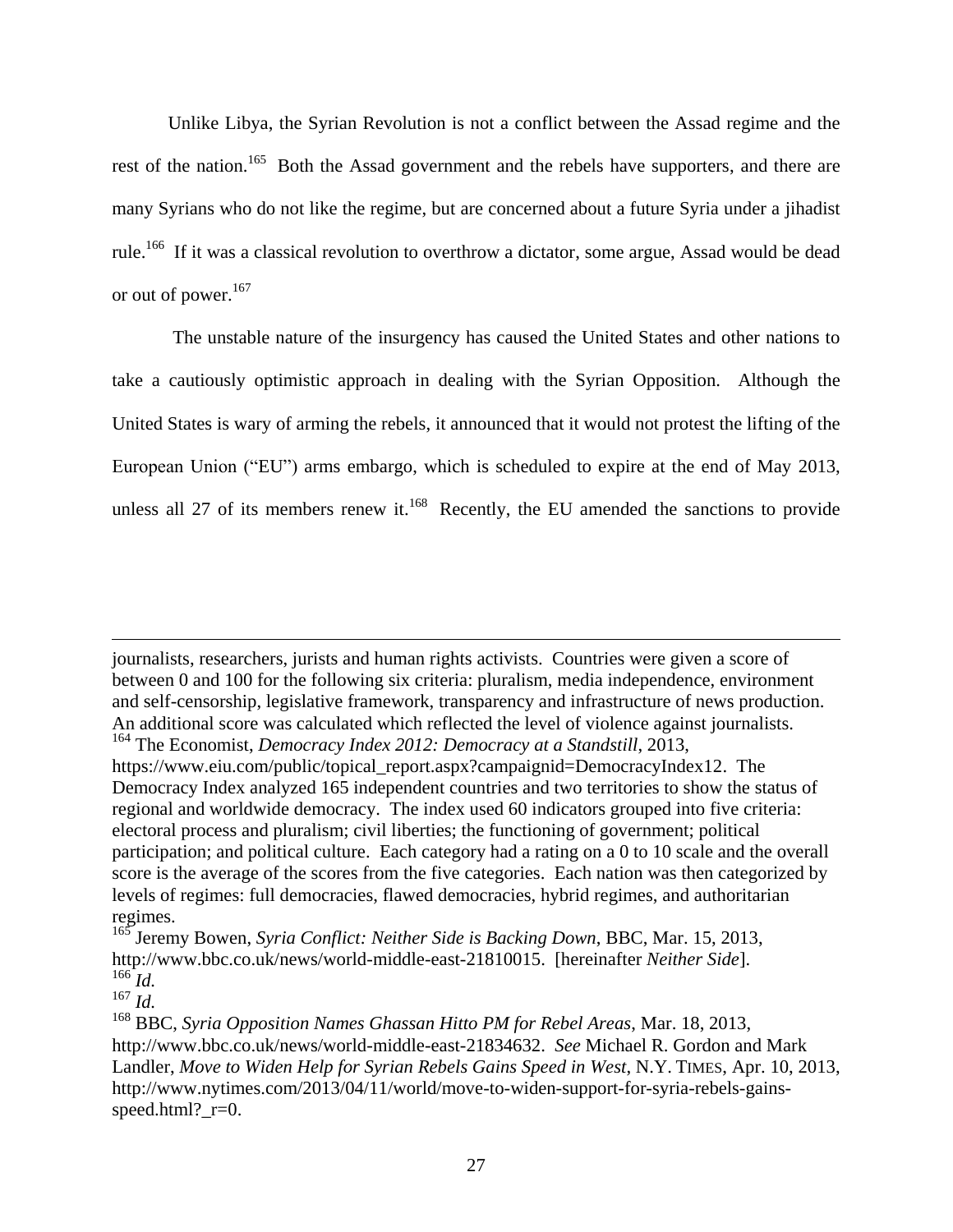armored vehicles, non-lethal military assistance and technical aid to the opposition hoping it would protect the Syrian people.<sup>169</sup>

Although the United States has not committed to arm the rebels, it has been, along with British and French instructors, participating in the military training of senior Syrian army officers who defected.<sup>170</sup> The goal of the training is to eventually provide a "safe haven" for Syrian refugees and to provide a "counterweight" to the extremist rebel forces in the Northern parts of Syria.<sup>171</sup> In addition, the United States doubled their pledge to \$250 million in non-lethal assistance to the National Coalition and other civil society groups, including communications and computer equipment, generators and medical supplies.<sup>172</sup>

Proponents of arming the rebels argue that the lack of arms shipments to the rebels has caused negative military and political repercussions. The decision to not arm the rebels has allowed the jihadists to grow stronger and caused the United States to lose out on an opportunity to develop strategic relationships that could be valuable in a crucial post-Assad transitional period.<sup>173</sup> This viewpoint also argues that weapons should be given to the rebels to offset the

 $\overline{a}$ 

<sup>172</sup> Office of the Spokesperson, U.S. Department of State, Fact Sheet, *Secretary Kerry Announces Doubling of U.S. Non-Lethal Assistance to the Syrian Opposition and New Humanitarian Aid for the Syrian Crisis,* Apr. 20, 2013,

<sup>169</sup> Lyse Doucet, BBC, *Syria Arms Ban Debate Intensifies in Europe*, Mar. 18, 2013, http://www.bbc.co.uk/news/world-21826085.

<sup>&</sup>lt;sup>170</sup> Julian Borger and Nick Hopkins, *West Training Syrian Rebels in Jordan*, THE GUARDIAN, Mar. 8, 2013, http://www.guardian.co.uk/world/2013/mar/08/west-training-syrian-rebels-jordan.  $\frac{171}{172}$  *Id.* 

http://www.state.gov/r/pa/prs/ps/2013/04/207810.htm; *see also* March 2013 Fact Sheet, *Supra*, note 5.

<sup>&</sup>lt;sup>173</sup> Paul Richter, *Kerry Says U.S. Looking to Accelerate Fall of Syrian Regime*, L.A. TIMES, Feb. 27, 2013, http://www.latimes.com/news/world/worldnow/la-fg-wn-syria-assad-kerry-20130227,0,1378667.story.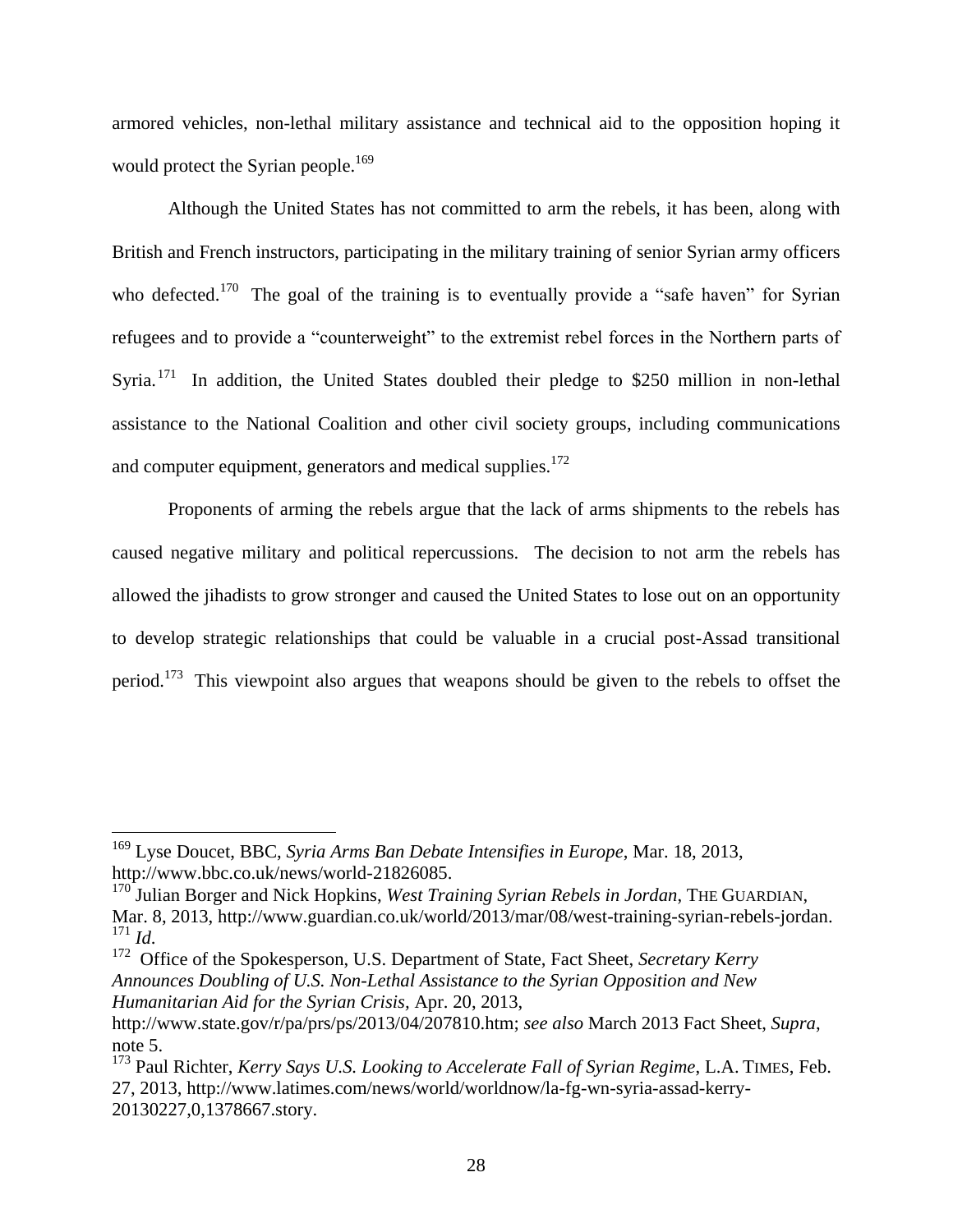military support that Assad has received from Iran and Russia, which has allowed him to survive two years of uprisings.<sup>174</sup>

Before the United States would consider arming the rebels, it must ensure the opposition is not dominated by extremist groups, but is comprised of groups "that are at least not hostile to us and preferably support our principles."<sup>175</sup> In addition, foreign diplomats want to ensure the rebel fighters respect the laws of war and human rights.<sup>176</sup>

The de-stabilization of Syria has also led to wide-ranging political consequences in the region. The jihadist rebels increased presence in the northern parts of Syria has caused Israel to adjust its foreign policy and has provided Turkey with a prominent international role.<sup>177</sup> For example, Israeli Prime Minister Benjamin Netanyahu recently apologized to Turkish Prime Minister Erdogan over an incident that occurred three years ago in an effort to restore diplomatic ties with Turkey.<sup>178</sup> In addition, both nations fear that if Assad's regime fails, Syria's chemical weapons could fall into the hands of the jihadists.<sup>179</sup> Since Turkey shares a border with Syria, they need Israel's military intelligence to monitor the transfer of the chemical weapons.

The international community's political recognition of the National Coalition provided it with a starting point to receive financial, humanitarian and political aid, but the recognition did not provide a sufficient legal basis to provide it with arms. The National Coalition has acquired political recognition and domestic legitimacy at the expense of developing a central governing

<sup>174</sup> *Neither Side, Supra*, note 165.

<sup>175</sup> *Kissinger Sees*, *Supra*, note 157.

<sup>176</sup> *Neither Side*, *Supra*, note 165.

<sup>177</sup> Gil Ronen*, Netanyahu: Syria Chaos a Factor in Turkey Apology*, ISRAEL NATIONAL NEWS, Mar. 13, 2013, http://www.israelnationalnews.com/News/News.aspx/166500#.UU9UmBm9aQe. <sup>178</sup> *Id.*

<sup>179</sup> *See* Michael J. Koplow, *Why Israel and Turkey Got Back Together*, FOREIGN AFFAIRS, Mar. 23, 2013, http://www.foreignaffairs.com/articles/139076/michael-j-koplow/why-israel-andturkey-got-back-together.